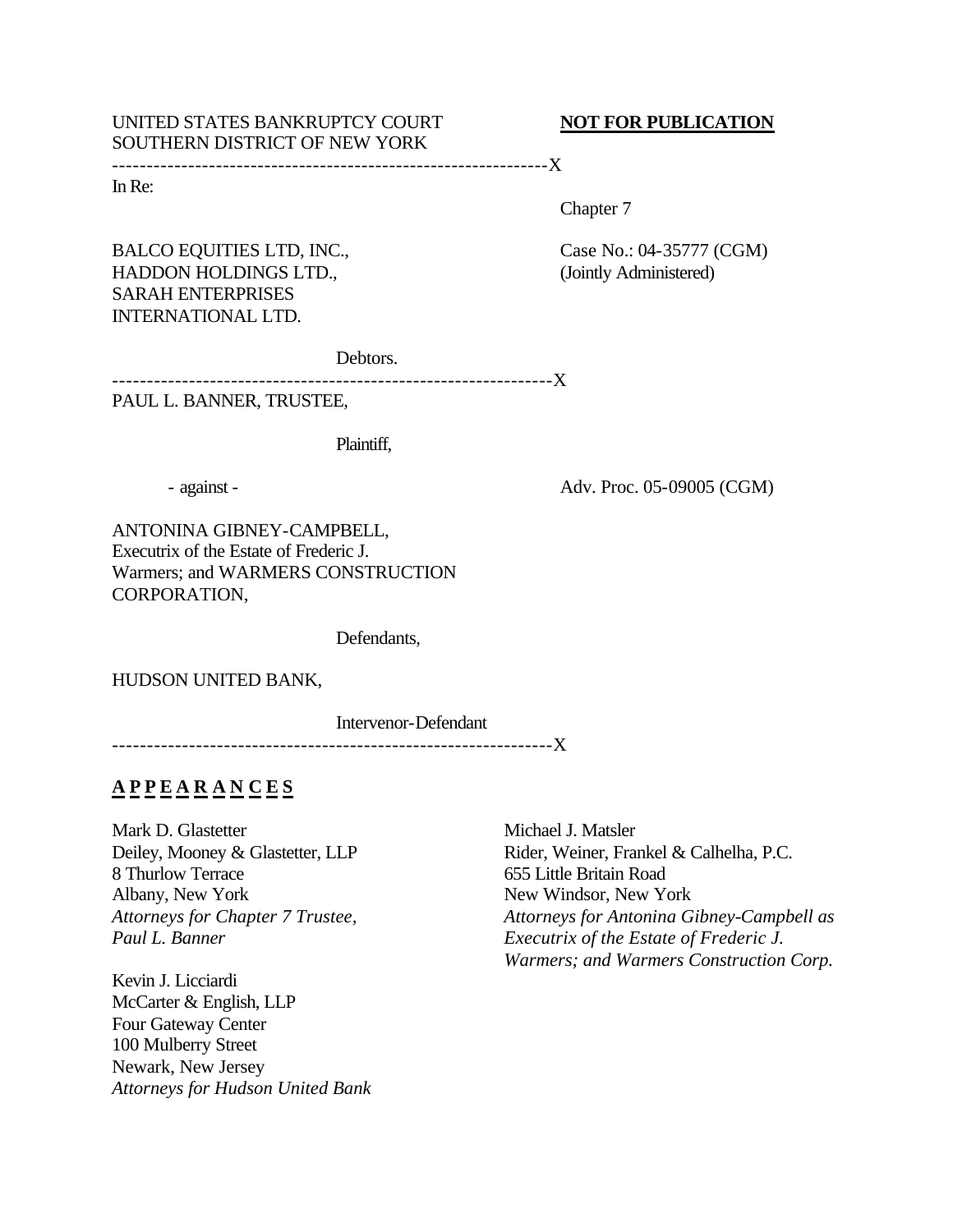#### **MEMORANDUM DECISION DENYING MOTIONS FOR SUMMARY JUDGMENT AND LIMITING ISSUES AT TRIAL**

## **CECELIA G. MORRIS UNITED STATES BANKRUPTCY JUDGE**

 $\overline{a}$ 

Chapter 7 Trustee Paul Banner (the "Trustee") is holding \$1,500,000, proceeds of a sale of real property (the "New Windsor Property") sold pursuant to this Court's decision and order dated March 17, 2005 (Chapter 7 Case No. 04-35777, ECF Docket Nos. 318 and 300, respectively). Two parties, (1) Hudson United Bank ("Hudson" or "HUB") and (2) Antonina Gibney-Campbell, executrix of the Warmers Estate and Warmers Construction Corporation (collectively, "Warmers") assert mortgages against the proceeds New Windsor Property, and if valid, those mortgages attach to the proceeds of sale.

Warmers filed a proof of claim for \$1,420,000 based on its alleged mortgage interest in the New Windsor Property. On February 2, 2005, the Trustee commenced an adversary proceeding against Warmers, seeking to avoid Warmers' mortgage on the New Windsor Property pursuant to 11 U.S.C. §  $544(a)(3)^1$  and objecting to Warmers' proof of claim. The Trustee claims that Warmers' mortgage is invalid because (1) no action was brought upon the mortgage within six years of its maturity, as required by New York Law, or (2) the mortgage is deemed discharged as a consequence of the dismissal of the foreclosure action.

The Warmers Defendants filed an answer and counterclaims, including (1) a claim to impose a constructive trust on the New Windsor Property (2) "wrongful conversion" of the New Windsor Property and (3) seeking a declaration that Warmers mortgage is valid. The Trustee has answered the counterclaims, raising defenses of laches, release, *res judicata*, statute of limitations, and waiver to Warmers' counterclaims.

Under Section  $544(a)(3)$ , a bankruptcy trustee takes, as of the commencement of the case, the rights and powers of a bona fide purchaser of real property from the debtor.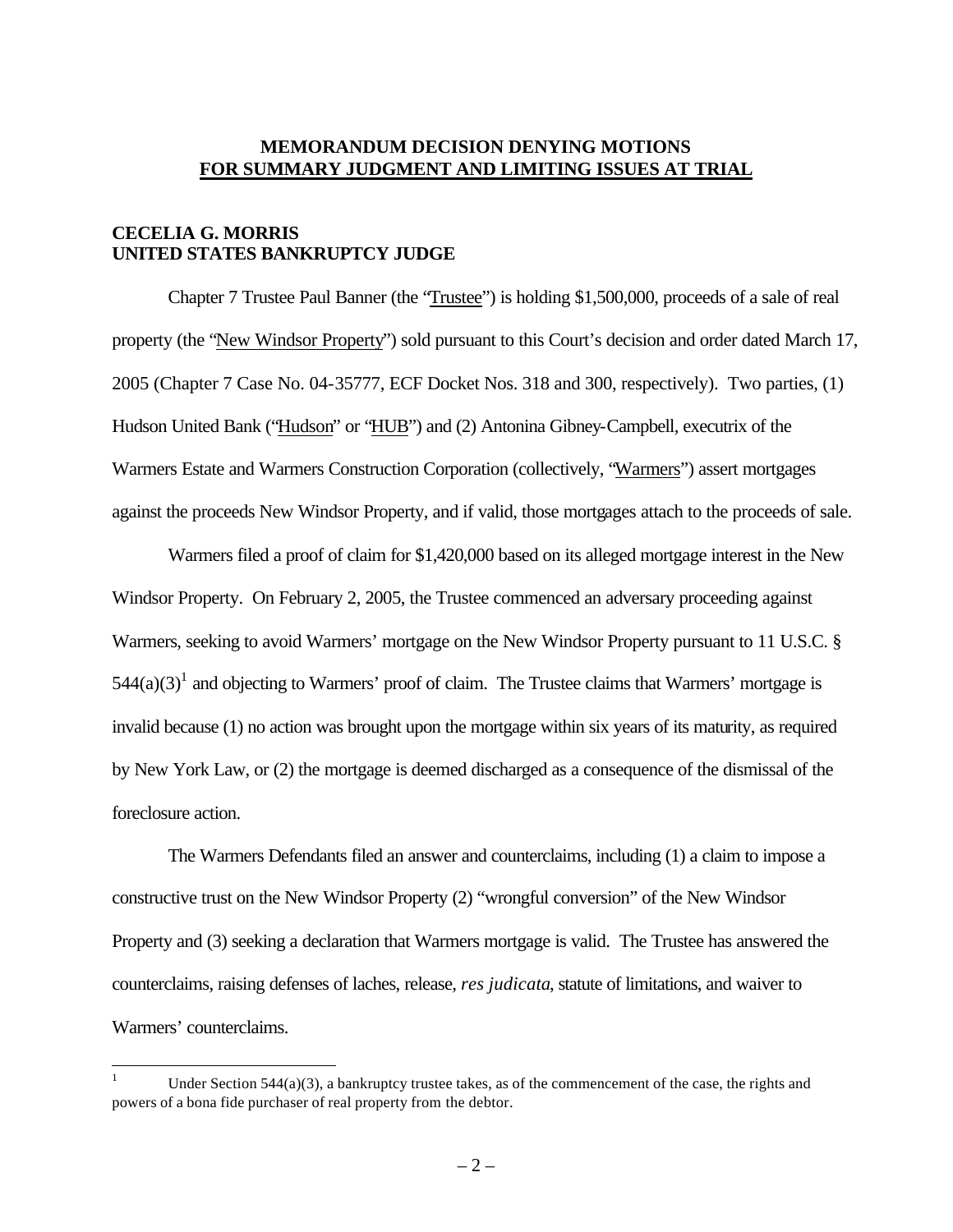Hudson asserts claims in this bankruptcy estate exceeding \$3,429,523.67 as a result of several loans made to the Debtors, including a loan to Balco Equities, Ltd. for \$1,100,000 secured by the New Windsor Property. Hudson was granted permission to intervene in this adversary proceeding by order dated May 3, 2005. Hudson claims that Warmers' mortgage is barred by the statute of limitations, laches, waiver, estoppel, and the doctrine of release and satisfaction. By cross-claim, Hudson seeks avoidance of Warmers' mortgage and a declaration that Hudson's mortgage, not Warmers', is the firstpriority mortgage.

Warmers answered the cross-claim of Hudson and asserted a cross-claim back against Hudson, seeking a declaration that (1) the Warmers mortgage is valid, (2) the Warmers are the rightful owners of the New Windsor Property, and (3) the imposition of a constructive trust over the proceeds of the New Windsor Property.

All parties to this litigation have moved for summary judgment. The Court heard oral argument on January 24, 2006; thereafter the parties submitted a joint statement of undisputed facts and completed all briefing on March 1, 2006. The Court issued an oral ruling at a hearing on March 7, 2006. As the Court ruled on March 7, 2006, the summary judgment motions are denied, and the parties shall proceed to trial on the limited issues set forth in this decision.

#### **JURISDICTION**

This Court has subject matter jurisdiction pursuant to 28 U.S.C. § 1334(a), 28 U.S.C. § 157(a) and the Standing Order of Reference signed by Acting Chief Judge Robert J. Ward dated July 10, 1984. This is a "core proceeding" under 28 U.S.C. § 157(b)(2)(A) ("matters concerning administration of the estate"),  $(b)(2)(K)$  ("determinations of the validity, extent and priority of liens") and  $(b)(2)(O)$  ("other proceedings affecting the liquidation of the assets of the estate or the adjustment of the debtor-creditor or the equity security holder relationship").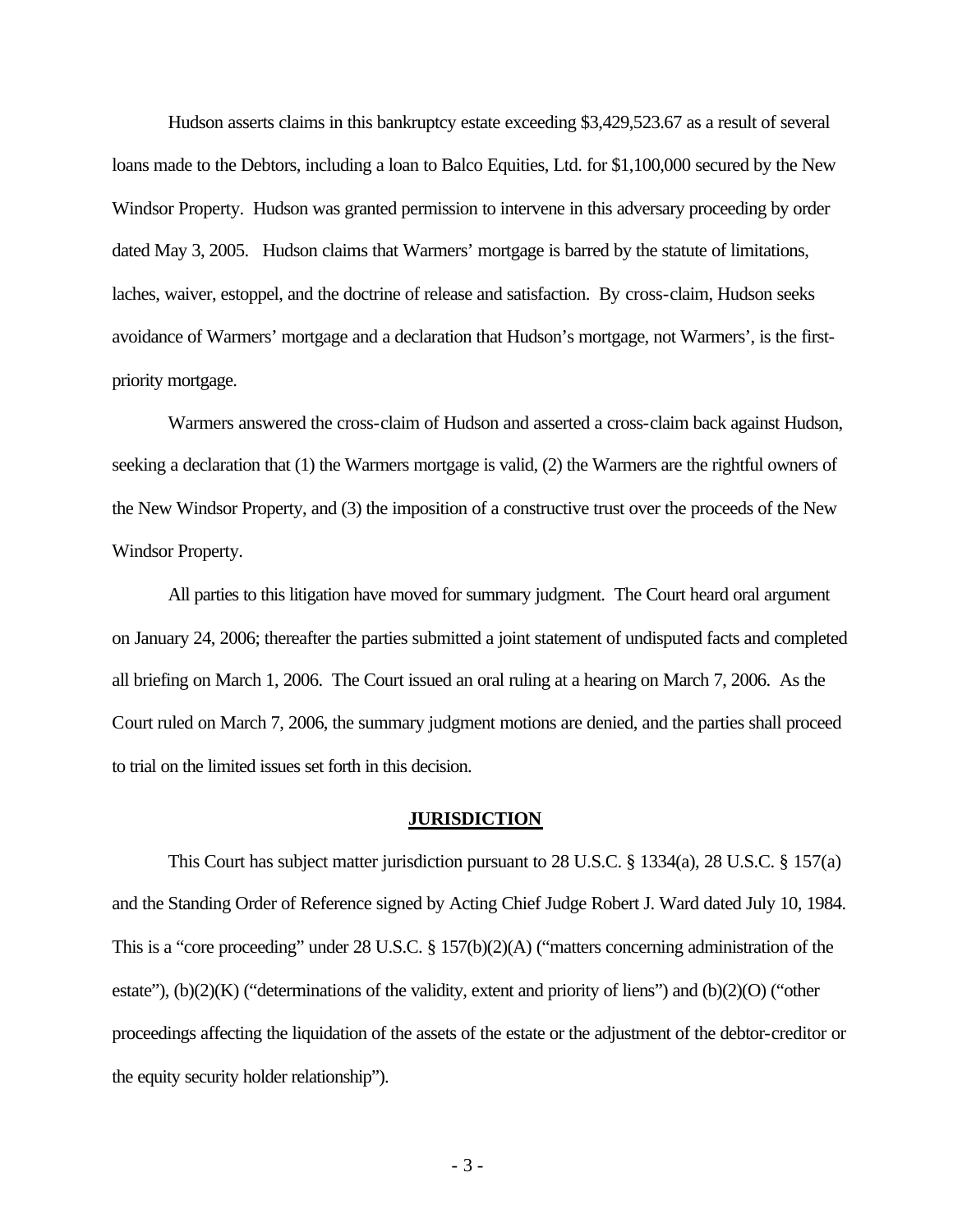## **UNDISPUTED FACTS**

The parties have agreed to the following undisputed facts in the amended Joint

Stipulation filed February 21, 2006 (ECF Docket No. 45).

## **I. THE NEW WINDSOR PROPERTY**

## **A. Records of the Orange County Clerk**

The parties agree and stipulate that the following documents appear of record in the

office of the Orange County Clerk respecting the real property in issue, and the proceeds thereof,

being a tract consisting of four (4) lots of undeveloped land in the Town of New Windsor, New

York, comprising approximately 72 acres (the "New Windsor Property") between November 23,

1989 through and including March 31, 2004:

- Deed dated November 22, 1989, of Warmers Construction Corporation ("Warmers Construction") and Frederic<sup>2</sup> J. Warmers ("Mr. Warmers") (collectively, the "Warmers") to Foxwood Associates, LP ("Foxwood"), recorded December 6, 1989.
- Mortgage dated November 22, 1989, from Foxwood to the Warmers in the sum of \$1,420,000.00 (the "Warmers Mortgage") recorded December 6, 1989.
- Notice of Pendency filed July 15, 1999, respecting an action in the Supreme Court of the State of New York, County of Orange, entitled "Estate of Frederic J. Warmers and Warmers Construction Corporation, Plaintiff, against Foxwood, a Limited Partnership, Defendants," bearing Index No. 4770-99 (the "Foreclosure Action").
- Summons and Verified Complaint in the Foreclosure Action filed July 15, 1999.
- Stipulation of Discontinuance with prejudice respecting the Foreclosure Action filed March 31, 2003.
- Deed of the New Windsor Property from Foxwood to Balco Equities Ltd. ("Balco") dated June 5, 2002 and recorded March 31, 2003. The Deed by quitclaim from Foxwood to Balco recites that the conveyance was for consideration of \$10,000.
- Mortgage dated September 15, 2003, from Balco to Hudson United Bank ("HUB") and National Recovery Limited Partnership in the sum of \$1,100,000.00 recorded October 7, 2003.

 $\frac{1}{2}$ 

In some documents the name is spelled Fredric.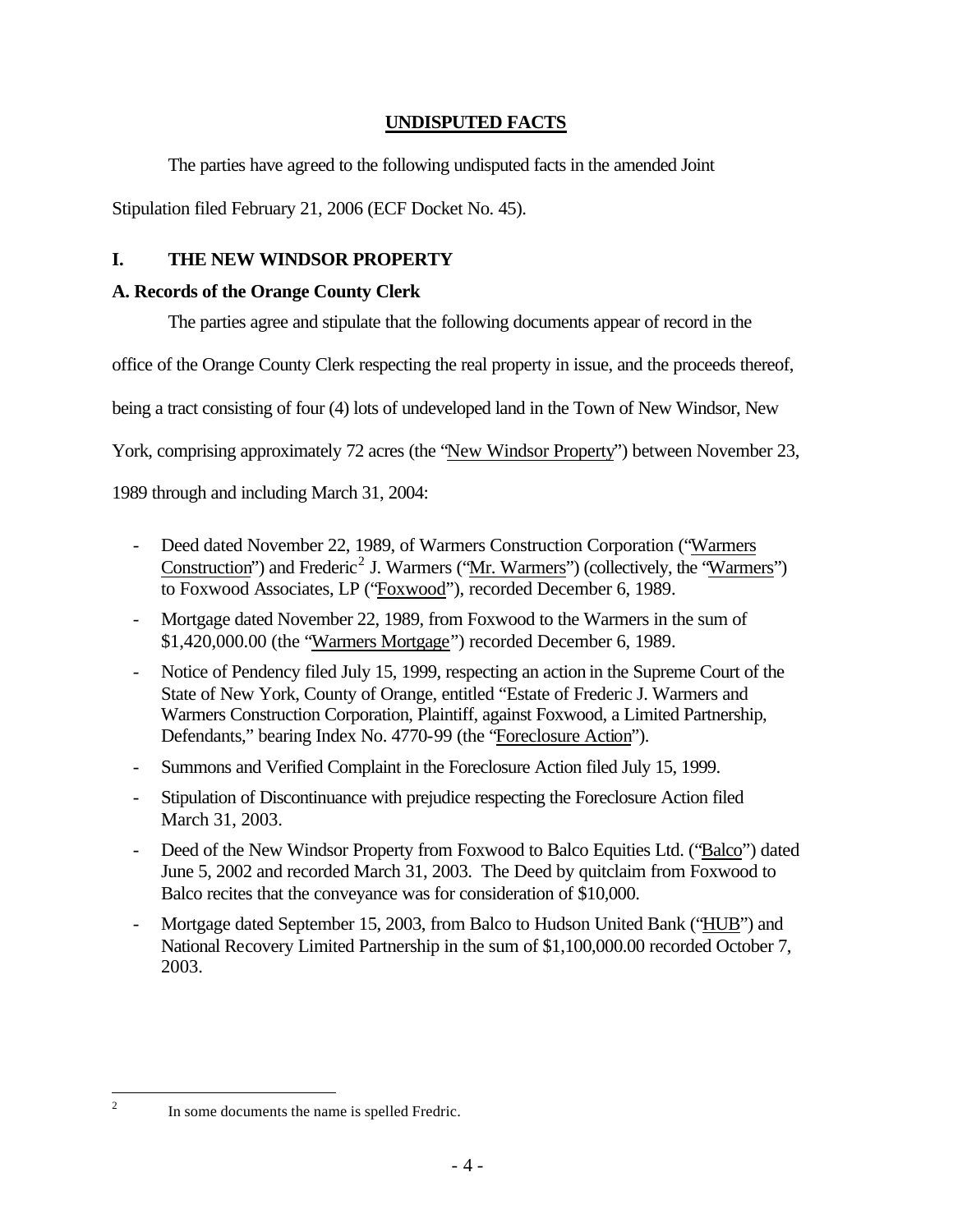### **B. Documents Not of Record**

The parties agree and stipulate that, with respect to the New Windsor Property, certain of

the following documents exist but are not of record in the office of the Orange County Clerk and

other documents do not exist, as indicated:

- Mortgage Note dated November 22, 1989, from Foxwood to the Warmers in the sum of \$1,420,000.00 (the "Warmers' Note").
- Verified Answer of Foxwood served in the Foreclosure Action.
- Agreement and Stipulation of Settlement in the Foreclosure Action ("Agreement and Stipulation of Settlement"), dated in June, 2002, and signed by Foxwood, and by Donald P. Boehm, both as Executor of Warmers and as Vice President of Balco.
- General Release signed by Donald P. Boehm, as Executor and Vice President of Warmers and Balco, respectively, in favor of Foxwood dated March 6, 2003.
- The parties agree that no document, entitled "Satisfaction of Mortgage" or similarly denominated, appears of record in the office of the Orange County Clerk with respect to the Warmers Mortgage.
- The parties also agree that there is no written document executed by Balco by which it assumed the obligation under the Warmers Note.

## **C. New Windsor Property**

The parties agree and stipulate that the following facts are undisputed with respect to the

New Windsor Property:

- By deed dated November 22, 1989, the Warmers conveyed the New Windsor property to Foxwood, as indicated above.
- In consideration for the conveyance of the New Windsor Property, Foxwood made a down payment to the Warmers of \$300,000 and signed the Warmers' Note for the balance of \$1,420,000.
- Subsequent to the down payment of \$300,000, Foxwood made the following payments of principal on the Warmers' Note to the Warmers: \$75,000 on November 21, 1991; \$75,000 on January 9, 1992; and \$70,000 on December 30, 1992.
- Mr. Warmers signed a letter dated September 10, 1993, prepared by Foxwood, acknowledging his consent to allow Foxwood to make reduced monthly payments on the Warmers' Note of interest only from August 1, 1993 to and including April 1, 1994.
- Foxwood made reduced payments of interest on the Warmers' Note from August 1, 1993 through December, 1993.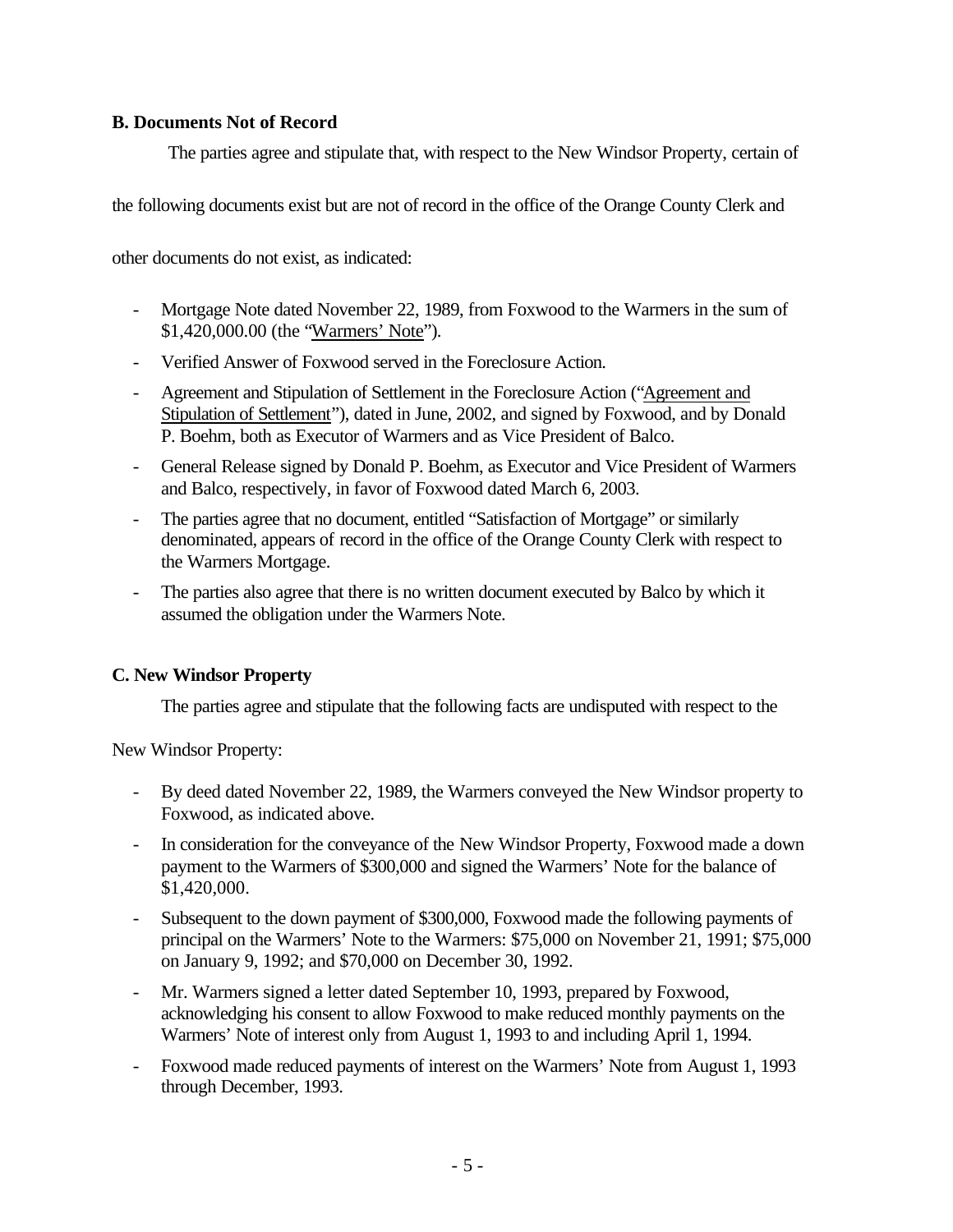- Foxwood did not make any further payments of principal or interest on the Warmers' Note after December, 1993.
- Foxwood did not pay any real estate taxes on the New Windsor property after December, 1993.
- After December 1993, the Warmers paid the property taxes on the New Windsor Property.
- In 1996 and 1997, Anthony Costa, representing Foxwood, and Mr. Warmers discussed entering into a settlement agreement with respect to the debt owed by Foxwood to the Warmers.
- Mr. Warmers died December 30, 1998.
- At the time of Mr. Warmer's death, the stock of Warmers Construction Corporation was owned by Mr. Warmers (58%), his daughter, Antonina Warmers Caston (27%) and the Antonina Warmers Caston Trust (15%).
- At the time of Mr. Warmers death, the principal balance owed by Foxwood to the Warmers with respect to the Warmers' Note was \$1,200,000.
- The Will of Mr. Warmers appointed his nephew, Donald P. Boehm ("Boehm"), as Executor.
- Boehm was duly appointed Executor of the Estate of Frederic J. Warmers (the "Warmers" Estate"), as directed by the Last Will and Testament of Mr. Warmers, by Order of the Surrogate of Orange County, New York on or about May 20, 1999.
- On or about July 15, 1999, Boehm, as Executor of the Warmers' Estate and on behalf of Warmers Construction Company, commenced the above-referenced Foreclosure Action.
- On or about August 25, 1999, Foxwood served the above-referenced Verified Answer in the Foreclosure Action.
- In connection with the Foreclosure Action in or about June 2002, the Warmers Estate, Warmers Construction and Foxwood entered into the above-referenced Agreement and Stipulation of Settlement in the Foreclosure Action.
- Boehm, on behalf of the Warmers Estate and Warmers Construction, signed the abovereferenced General Release in favor of Foxwood dated March 6, 2003.
- In connection with the Agreement and Stipulation of Settlement, the Warmers Estate and Warmers Construction executed the above-referenced Stipulation of Discontinuance of the Foreclosure Action with prejudice, and the Stipulation of Discontinuance was filed with the Orange County Clerk on March 31, 2003.
- On March 31, 2003, the above-referenced Deed from Foxwood to Balco was filed with the Orange County Clerk.
- On October 7, 2003, the above-referenced Mortgage from Balco to HUB and National Recovery Limited Partnership was filed with the Orange County Clerk. Further details of this transaction are discussed below.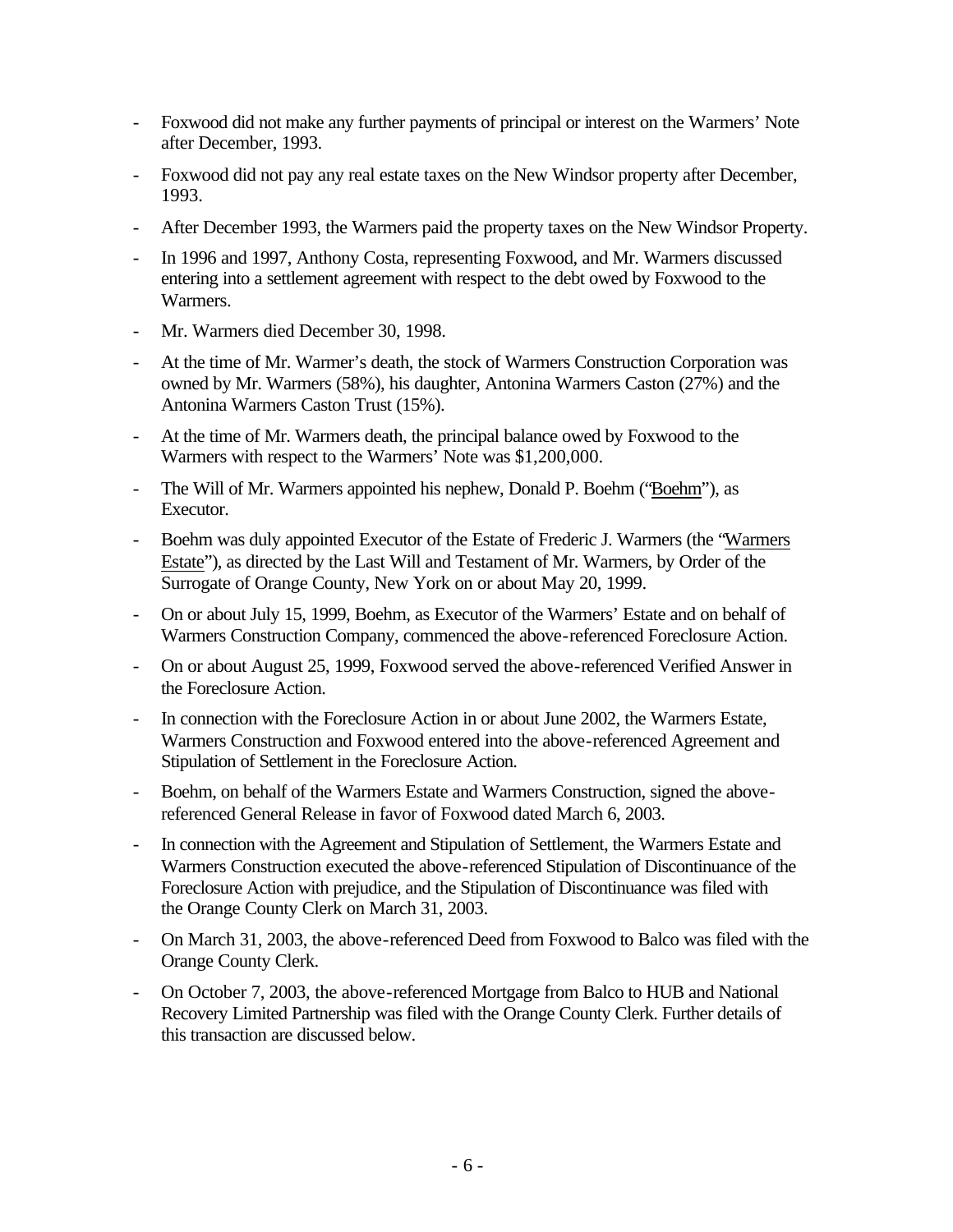### **II. BALCO EQUITIES**

The parties stipulate the following with respect to Balco:

- On March 31, 2004, Balco filed a Voluntary Petition under Chapter 11 of the Bankruptcy Code in this Court.
- On December 14, 2004, the Balco bankruptcy case was converted to a case under Chapter 7 of the Bankruptcy Code.
- On December 15, 2004, Paul L. Banner was appointed as interim Chapter 7 Trustee in the Balco case, and became the Trustee on January 27, 2005.
- On March 17, 2005, this Court approved the sale of the New Windsor Property to Upstate Properties LLC for \$1,500,000.00.
- The sale of the New Windsor Property to Upstate Properties LLC has been consummated, and the Chapter 7 Trustee holds the sum of \$1,500,000.00 in escrow subject to further orders of this Court.

## **III. ESTATE OF FREDERIC J. WARMERS**

The parties stipulate the following with respect to the Warmers Estate and matters relating

to Boehm as fiduciary and otherwise:

- As noted above, Mr. Warmers died December 30, 1998, and Boehm was appointed Executor of the Warmers Estate on or about May 20, 1999.
- After Mr. Warmers death, and with Boehm<sup>3</sup> in control of various Warmers' family trusts, Antonina Warmers Caston (Mr. Warmers' daughter) received little, if any, of the trust income previously relied upon.
- In May, 1999, Boehm advised Antonina Warmers Caston that he had been appointed executor and distributions would begin soon. The distribution did not occur, causing her to deplete her savings and borrow from her children.
- On December 14, 1998, Warmers Construction sold three lots to Cosimo Colandrea in the Town of Newburgh, taking back mortgages and notes totaling \$180,500.
- On July 19, 2000, in connection with the mortgage of Warmers Construction to Cosimo Colandrea, Boehm gave Cosimo Colandrea a Satisfaction of the Mortgages and accepted a discounted lump sum payment of \$130,000, which Boehm did not mention in his Surrogate's Court accounting.
- On April 18, 2000, Boehm sold two lots totaling 129 acres on Wells Road in the Town of Newburgh for \$550,000, of which the Warmers Estate owned 30%, and reported the proceeds in his Surrogate's Court accounting as \$36,000.

 $\overline{3}$ <sup>3</sup> Although the parties agree to these allegations concerning Donald Boehm, Mr. Boehm is not a party to this adversary proceeding, and no findings by the Court as part of this adversary proceeding will be binding upon Mr. Boehm.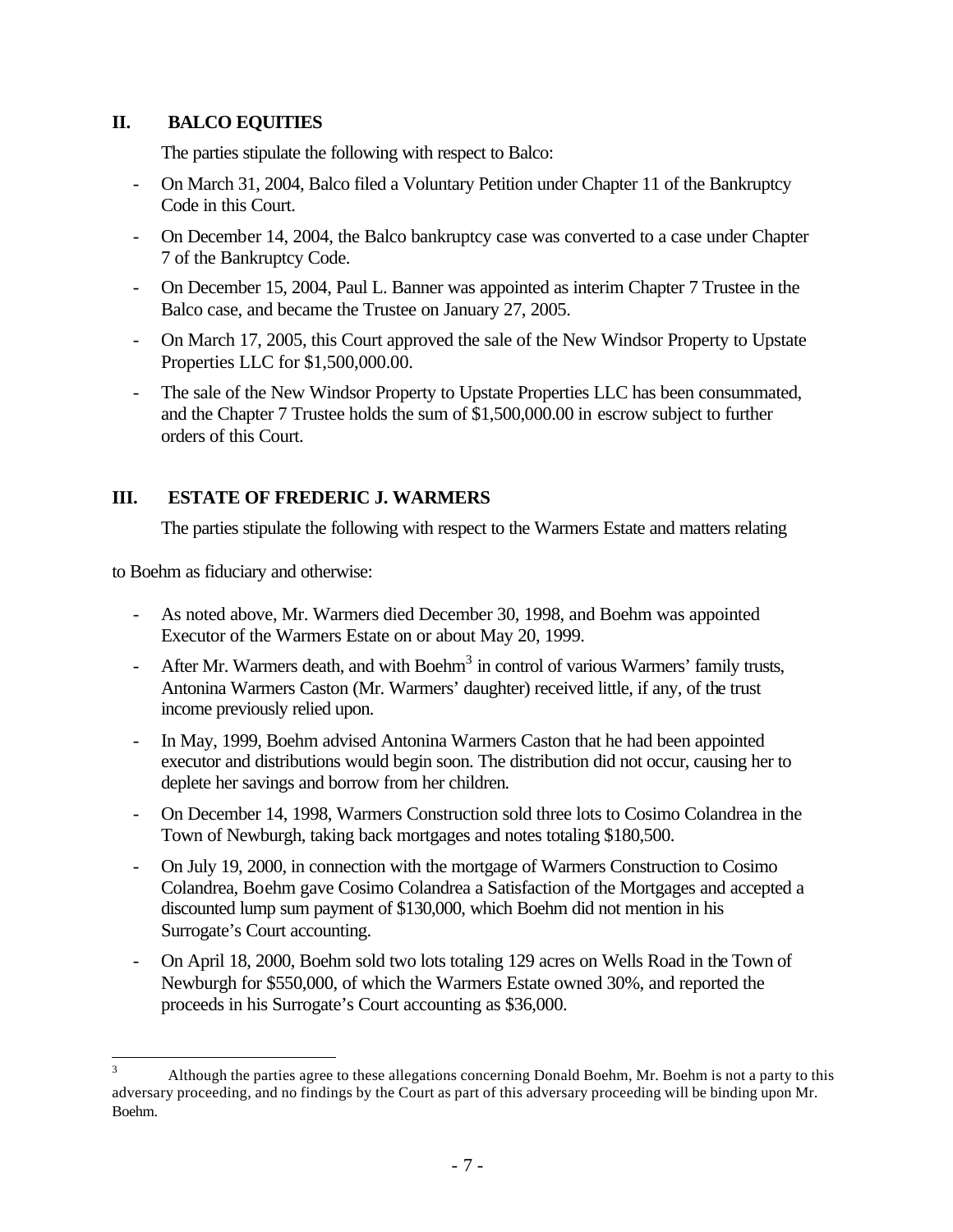- In or about April, 2000, Boehm reneged on the promise to pay funds from Antonina Warmers Caston's own trust, of which Boehm was the Trustee, to close on a house.
- In August, 2000, Antonina Warmers Caston, as successor trustee to the Dolores Von Gerichten Trust, loaned the Warmers Estate \$100,000.00 at the request of Boehm with assurance it would be repaid, but it never was.
- Boehm acquired Mr. Warmers' residence on Orange Lake by Deed recorded January 22, 2001, in the Orange County Clerk's Office.
- By November, 2002, Antonina Gibney-Campbell (Mr. Warmers' granddaughter) was convinced Boehm "was not acting honorably" and asked the Surrogate Court to remove him as Executor; her attorney then filed papers to have Boehm removed for cause.
- In 2003 (the parties do not stipulate to the month), Antonina Warmers Caston complained about Boehm to the Attorney General's office and the District Attorney.
- Donald Boehm was removed as Executor of the Estate of Frederic J. Warmers, for cause, by Order of the Surrogate of Orange County on November 19, 2003.
- Antonia Gibney-Campbell qualified as Temporary Administratrix CTA and Temporary Trustee of the Estate of Frederic J. Warmers on December 10, 2003, and as permanent Executrix on May 6, 2004.
- Boehm filed an accounting dated March 8, 2004, in the Surrogate's Court, under Citation dated August 31, 2004.
- Boehm did not mention in his accounting the New Windsor Property, the 1989 Warmers Note, or the transfer of the New Windsor Property to Balco.
- Boehm did not receive approval from the Orange County Surrogate's Court for the abovereferenced settlement of the Foreclosure Action.
- Boehm did not receive approval from the Orange County Surrogate's Court for the conveyance of the New Windsor Property from Foxwood to Balco.
- Boehm did not notify the Orange County Surrogate's Court of the settlement with Foxwood, or the conveyance of the New Windsor Property from Foxwood to Balco, or the release of Foxwood.
- Boehm did not account to the Surrogate's Court for the conveyance of the New Windsor Property to Balco.

## **IV. HUDSON UNITED BANK**

The parties stipulate the following events with respect to Hudson United Bank ("HUB"),

leading up to and culminating with HUB's Mortgage on the New Windsor Property:

- In or about February, 2003, an entity known as Sarah Enterprises International, Ltd. ("Sarah") defaulted on a loan indebtedness to HUB in the principal amount of \$1,100,000, which Boehm had personally guaranteed.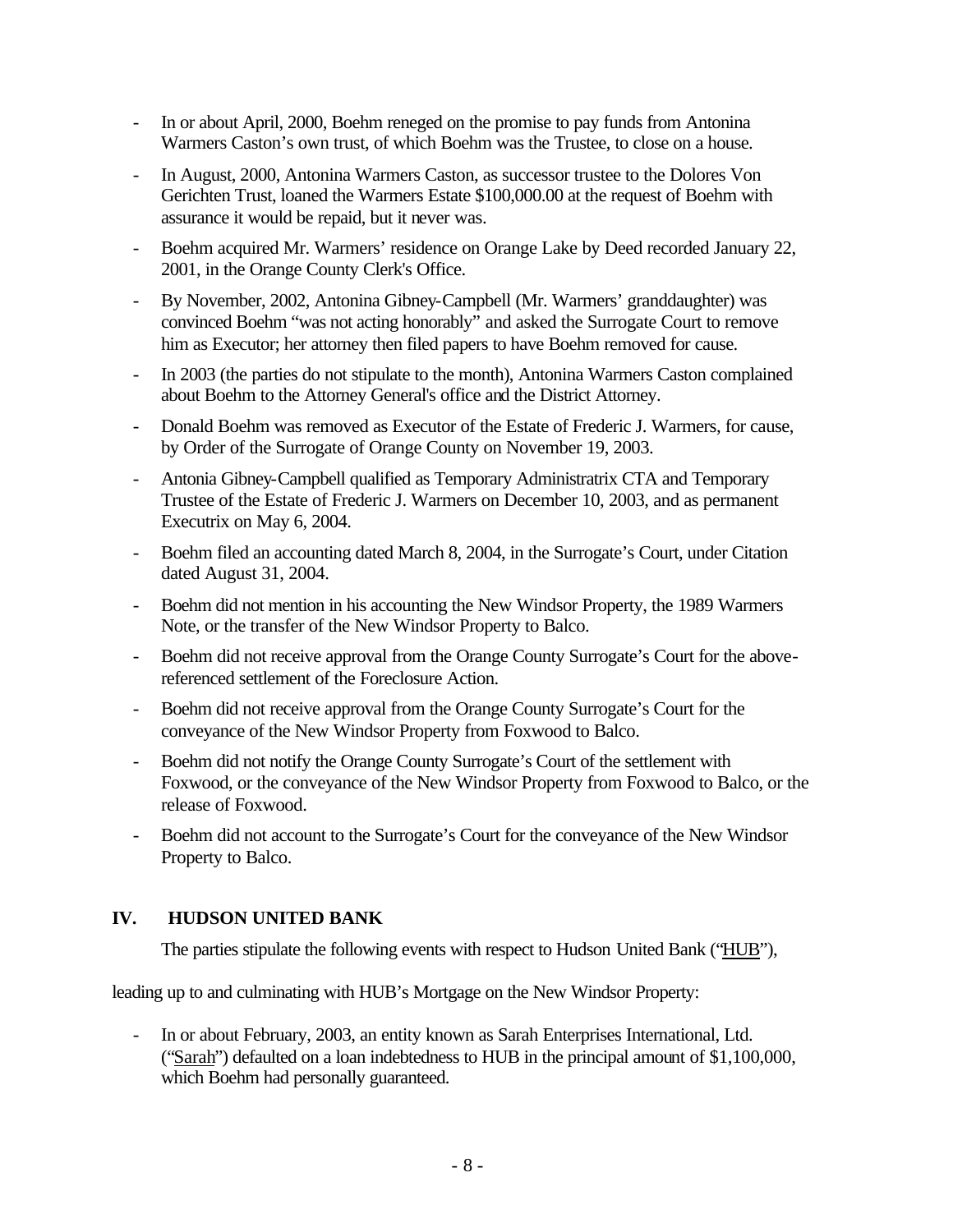- In or about March, 2003, an entity known as Haddon Holdings Ltd. ("Haddon") defaulted on a loan owed to Bombardier Corporation ("Bombardier") in the principal amount of \$500,000, which Boehm had personally guaranteed.
- Sarah is wholly-owned by Haddon and Haddon is wholly-owned by Balco.
- HUB purchased Bombardier's loan in April, 2003, to protect HUB's junior mortgage in the collateral.
- HUB conducted several workout discussions with Boehm between February and September, 2003, to restructure the debts owed by Haddon and Sarah to HUB. These discussions included posting the New Windsor Property as additional collateral. The Court notes that it was during this time period that the deed of the New Windsor Property from Foxwood to Balco was recorded, although the Agreement and Stipulation of Settlement was entered into earlier, in June 2002.
- Timothy J. Matteson, a Vice President of HUB, prior to closing on a debt restructure, asked his paralegal to order a title search and policy regarding the New Windsor Property.
- HUB received a title policy with respect to the New Windsor Property.
- HUB received letters from Nash Galli, President of Clear Abstract, dated April 16, 2003 and December 9, 2004.
- Mr. Galli of Clear Abstract also had acted as the escrow agent in connection with the Agreement and Stipulation of Settlement between the Warmers Estate, Warmers Construction and Foxwood, and also took on the responsibility of holding the documents and filing them with the Orange County Clerk.
- A Forbearance Agreement dated September 15, 2003 was entered into between HUB and Haddon, Sarah, Balco and others (the "Forbearance Agreement"), under which Balco granted a \$1,100,000 mortgage on the New Windsor Property to HUB to secure Balco's guaranty of all debt obligations owing by Haddon and Sarah to HUB, and a \$700,000 new commercial credit line advanced by HUB to Balco, which was memorialized by a Note dated September 15, 2003 (the "HUB-Balco Note").
- The closing date of the HUB-Balco Note and the Forbearance Agreement was September 23, 2003.
- Nancy Cook, President and Secretary of Balco, executed an Affidavit of Title, at the closing.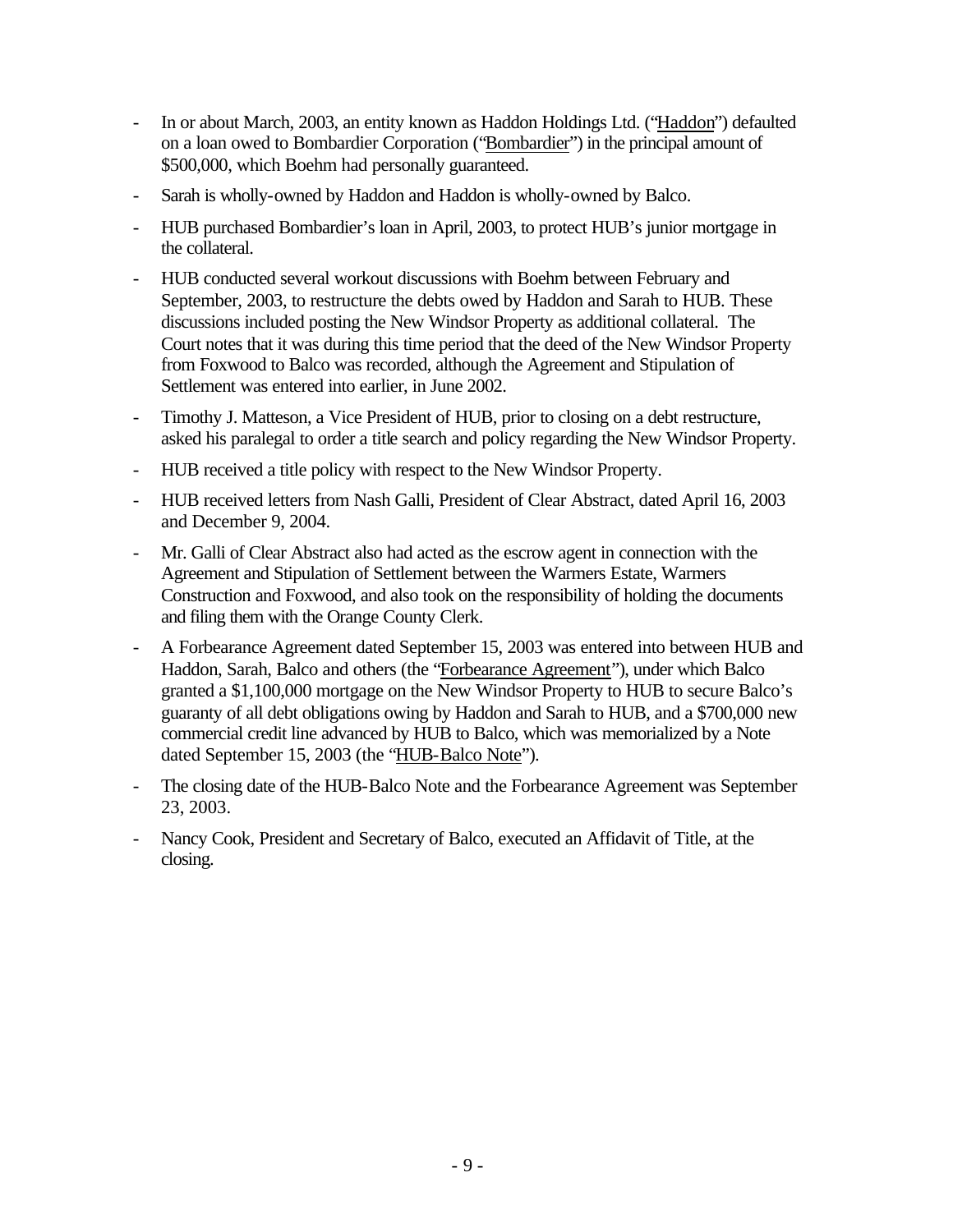#### **DISCUSSION**

#### **Standards for Granting Summary Judgment**

Pursuant to Rule 56(c), incorporated by Bankruptcy Rule 7056(c), summary judgment should be granted to the moving party if the Court determines that "the pleadings, depositions, answers to interrogatories, and admissions on file, together with affidavits, if any, show that there is no genuine issue as to any material fact and that the moving party is entitled to judgment as a matter of law." *Celotex Corp. v. Catrett*, 477 U.S. 317, 106 S.Ct. 2548, 91 L.Ed.2d 265 (1986) (quoting Fed. R. Civ. P. 56(c)). A movant has the initial burden of establishing the absence of any genuine issue of material fact. *Id.*, 477 U.S. at 322-23. When ruling upon crossmotions for summary judgment, the court must evaluate each motion separately and must draw all reasonable inferences against the party whose motion is under consideration. *See Coach, Inc. v. Peters*, 386 F. Supp.2d 495, 497 (S.D.N.Y. 2005).

#### **Statute of Limitations**

The Trustee and Hudson argue that the Statute of Limitations bars suit on the Warmers Mortgage.

The Trustee argues that the Warmers Note (the promissory note from Foxwood to Warmers) matured November 22, 1992 and, unless extended, an action on a mortgage of real property must be commenced within six years after the cause of action has accrued under New York's Civil Practice Law and Rules ("CPLR") § 213(4). The cause of action accrues, and period begins to run, on the date specified in the mortgage for final payment of the debt. Under the terms of the Warmers Mortgage, the cause of action on the Warmers Mortgage would have expired on November 22, 1998, prior to Mr. Warmer's death in the next month, unless extended.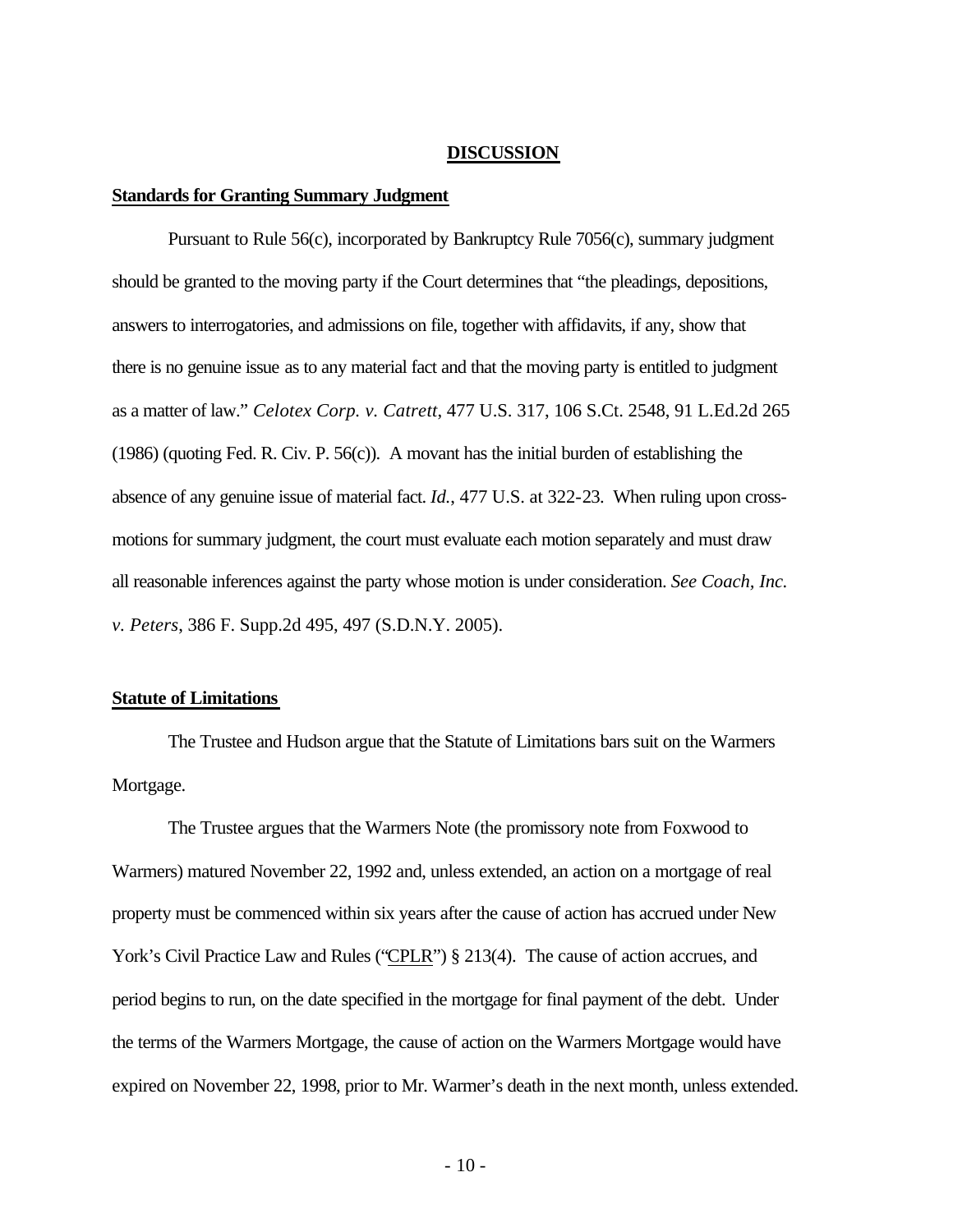Warmers argues that the cause of action under the Warmers Mortgage was extended through at least December 31, 1999, which would mean that the Foreclosure Action was timely commenced on July 15, 1999.

Warmers cites to the September 10, 2003 letter and the fact (as jointly agreed by the parties) that Foxwood made reduced payments of interest on the Warmers' Note from August 1, 1993 through December, 1993. The September 10, 2003 letter is addressed to Mr. Warmers from Ross L. McKersie, President of Empire State Thrift Service Corporation ("ESTS") and submitted on ESTS letterhead; however, the parties do not dispute that by this letter Foxwood offered and Warmers consented to allow reduced monthly payments on Warmers Note of interest only from August 1, 1993 through April 1, 1994. The body of the letter from Foxwood states in full:

Dear Fred:

My Board agreed to your proposed compromise. As such, I have enclosed a check for \$5,600 representing the August 1st and September 1st payment on the estate portion of the interest (i.e. \$2,800 per month).

As you and I discussed, in order to keep this project moving, you will agree to forgive your share of the interest of \$5,200 per month from August 1, 1993 to and including April 1, 1994.

Please acknowledge below your receipt of the \$5,600 check bringing the loan current and your confirmation on the forgiveness of \$5,200 per month interest for the 9 months indicated above.

Please return a signed copy to me as soon as possible.

(emphasis added).

Under New York's General Obligations Law ("G.O.L.") § 17-105(1), the statute of

limitations can only be extended by a written agreement made after accrual of the cause of action

and signed by the party to be charged. Such writing will be effective, "subject to any conditions

expressed in the writing, to make the time limited for commencement of the action run from the

date of the waiver or promise."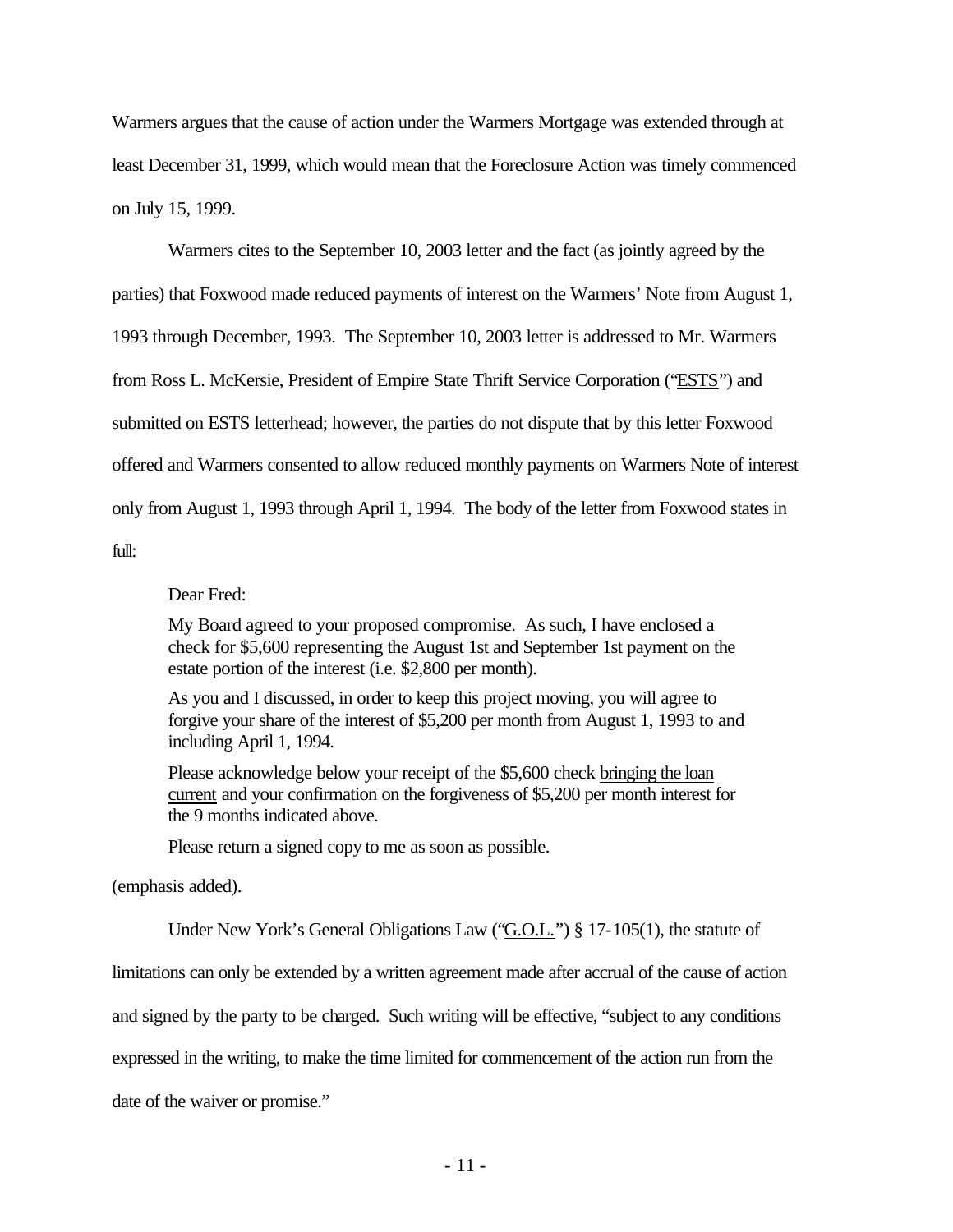The Trustee submits that the conditions in G.O.L. 17-105(1) do not exist. Construing G.O.L. 17-105(1), the New York Court of Appeals has held: "In order that a part payment shall have the effect of tolling a time-limitation period, under the statute or pursuant to contract, it must be shown that there was a payment of a portion of an admitted debt, made and accepted as such, accompanied by circumstances amounting to an absolute and unqualified acknowledgment by the debtor of more being due, from which a promise may be inferred to pay the remainder." *Lew Morris Demolition Co., Inc. v. Board of Ed. of City of New York*, 40 N.Y.2d 516, 521, 355 N.E.2d 369, 371, 387 N.Y.S.2d 409, 411 (1976) (citations omitted).

The Court believes that the September 10, 2003 letter, combined with interest payments by Foxwood from August 1, 1993 through December 1993 in accordance with that letter agreement, extended the statute of limitations on the Warmers Mortgage through December 1993. A similar case is *Chemical Fin. Servs. Corp. v. Zagaro*, 173 Misc.2d 745, 747, 661 N.Y.S.2d 926, 927 (N.Y. Sup. Ct. 1997). In *Zagaro* the court found that where the defendants continuously made monthly payments for over three years and "were clearly aware that additional payments were required to pay off the balance of the promissory note" a promise could be "inferred that the defendants would pay the balance of the loan" so that the statute of limitations was tolled. In the present case, the September 10, 2003 letter plainly acknowledges a desire to "bring[] the loan current," and from this acknowledgement, and the subsequent interest payments, a promise to repay the remainder of the Warmers Mortgage can be inferred.

The Foreclosure Action was therefore timely commenced.

#### **Settlement and Release**

Even if the statute of limitations does not bar enforcement of the Warmers Mortgage, the Trustee and Hudson argue that the settlement and release between Foxwood and the Warmers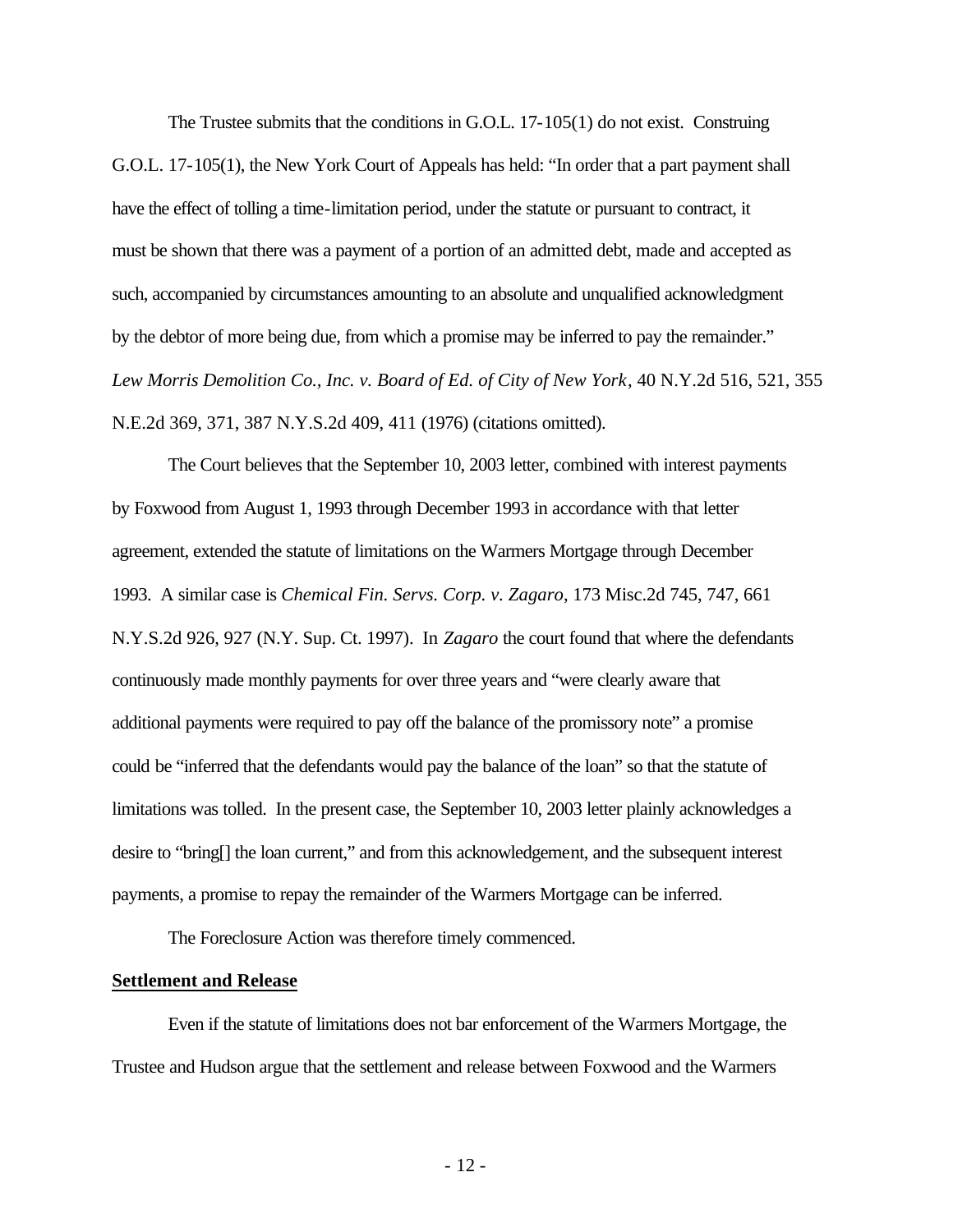Estate in June 2002 released the Warmers Mortgage and dismissed the foreclosure action with prejudice and that any subsequent foreclosure action would be barred by the statute of limitations. The Trustee argues that the dismissal is an adjudication upon the merits, and a subsequent action to enforce the Warmers Mortgage would be barred by *res judicata* and collateral estoppel. Warmers claims that the Warmers Mortgage is an "open mortgage" that was never satisfied and points to the fact that no "satisfaction of mortgage" document was ever recorded. Warmers contends that "[t]he parties intentionally chose to keep the mortgage alive by not preparing or filing a satisfaction of the mortgage" and posits that this would have favorable tax consequences to the parties. Affidavit of Michael J. Matsler in support of Warmers' motion for summary judgment, p. 3, ¶7.

The arguments of the Trustee and Hudson presuppose that the Agreement and Stipulation of Settlement and the transfers it contemplated as consideration could not be unwound as a fraudulent conveyance. The Agreement and Stipulation of Settlement between Foxwood and Warmers, and the conveyance of the New Windsor Property to Balco were part of the same transaction in which the Foreclosure Action was resolved by the Stipulation of Discontinuance.

In the Agreement and Stipulation of Settlement, the \$1,420,00 mortgage in favor of Warmers was resolved by conveyance of the New Windsor Property to Balco for \$10,000. The reality of the settlement was to transfer the New Windsor Property from Foxwood to an entity controlled by Donald Boehm, for \$10,000. Foxwood got \$10,000 which it paid to Warmers for a general release. The release of the \$1,420,000 Warmers Mortgage for consideration of \$10,000 may have been a fraudulent conveyance.

Under Section 273 of New York's Debtor and Creditor Law ("DCL"),

Every conveyance made and every obligation incurred by a person who is or will be thereby rendered insolvent is fraudulent as to creditors without regard to his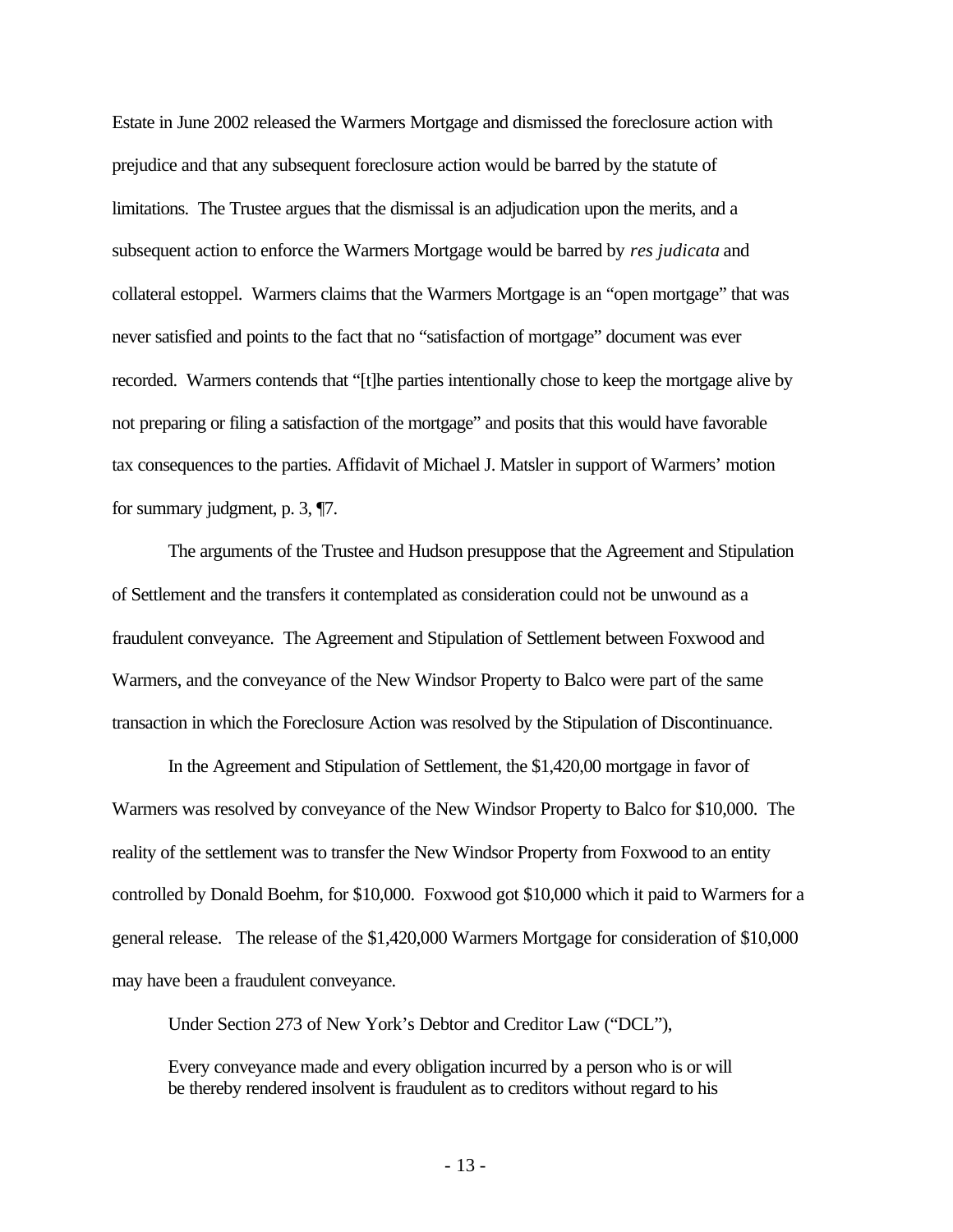actual intent if the conveyance is made or the obligation is incurred without a fair consideration.

A release, such as the release of the Warmers Mortgage, is a type of "Conveyance" listed

in DCL § 270. The term "creditor" is defined in Section § 270 as "[a] person having any claim,

whether matured or unmatured, liquidated or unliquidated, absolute, fixed or contingent," and

creditor status arises at the time the claim accrues. *See Hassett v. Goetzmann*, 217 B.R. 9,

16 (N.D.N.Y. 1998).

DCL § 271 provides:

1. A person is insolvent when the present fair salable value of his assets is less than the amount that will be required to pay his probable liability on his existing debts as they become absolute and matured.

DCL § 272 provides:

Fair consideration is given for property, or obligation,

a. When in exchange for such property, or obligation, as a fair equivalent therefor, and in good faith, property is conveyed or an antecedent debt is satisfied, or

b. When such property, or obligation is received in good faith to secure a present advance or antecedent debt in amount not disproportionately small as compared with the value of the property, or obligation obtained.

DCL § 278 provides:

Rights of creditors whose claims have matured

1. Where a conveyance or obligation is fraudulent as to a creditor, such creditor, when his claim has matured, may, as against any person except a purchaser for fair consideration without knowledge of the fraud at the time of the purchase, or one who has derived title immediately or mediately from such a purchaser,

a. Have the conveyance set aside or obligation annulled to the extent necessary to satisfy his claim, or

b. Disregard the conveyance and attach or levy execution upon the property conveyed.

2. A purchaser who without actual fraudulent intent has given less than a fair consideration for the conveyance or obligation, may retain the property or obligation as security for repayment.

(emphasis added).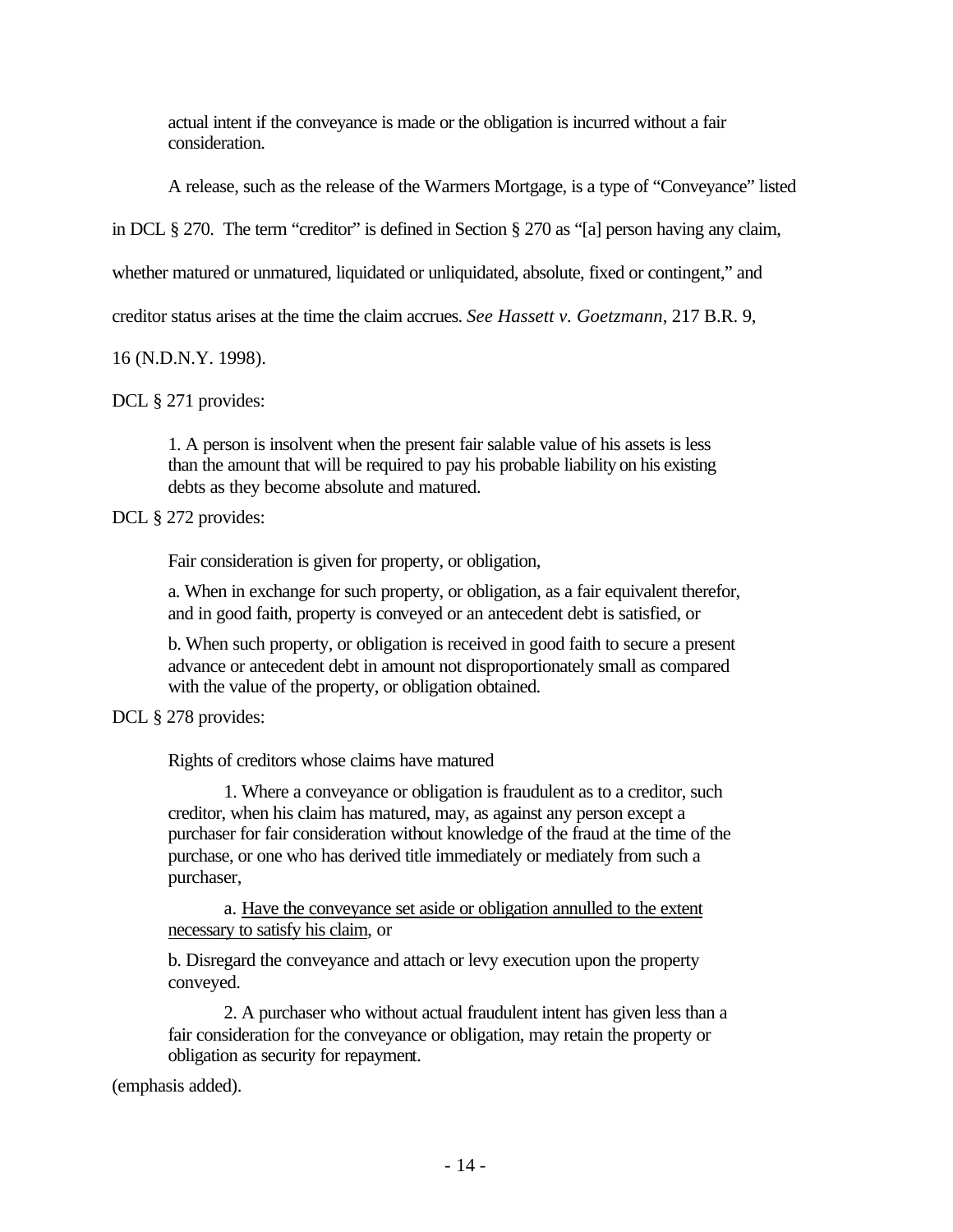If the Agreement and Stipulation of Settlement, including Warmers' release as to Foxwoods, is avoided as a fraudulent transaction, but for Balco's bankruptcy filing, the effect would be the rescission of the Stipulation of Discontinuance and the restoration of the Foreclosure Action (because it was improperly discontinued in the Agreement and Stipulation of Settlement) to permit foreclosure on the Warmers Mortgage. Since the Windsor Property has been sold in Balco's Bankruptcy case pursuant to a sale under 11 U.S.C. § 363, the practical effect would be to give a first-position lien to Warmers on the proceeds of the New Windsor Property. In other words, the avoidance of the release of the Warmers Mortgage as a fraudulent conveyance requires the unwinding of the Stipulation of Discontinuance, including the transfer of the New Windsor Property from Foxwood to Balco. One necessarily unwinds the other.

Subject to the discussion in the remainder of this decision, Warmers is entitled to an evidentiary hearing in this Court to determine whether the Agreement and Stipulation of Settlement (and the transfers in connection with it) is avoidable as a fraudulent conveyance. Evidence may be submitted to prove or disprove the elements of DCL § 273, or other relevant provisions of the DCL, as set forth above.

#### **Trustee's "Strong-Arm" Status, as Bona-Fide Purchaser**

The Trustee relies on Bankruptcy Code Section  $544(a)(3)$  which gives the Trustee the right, as of the commencement of the bankruptcy case, and without regard to any knowledge of the Trustee or of any creditor, all the rights and powers of a bona-fide purchaser of real property from the debtor.

The Trustee also cites to various provisions of New York law that protect a bona-fide purchaser: New York Real Property Law ("RPL") § 266 (which states that the title of a purchaser for consideration is not affected unless the purchaser had prior notice of fraud) and RPL § 291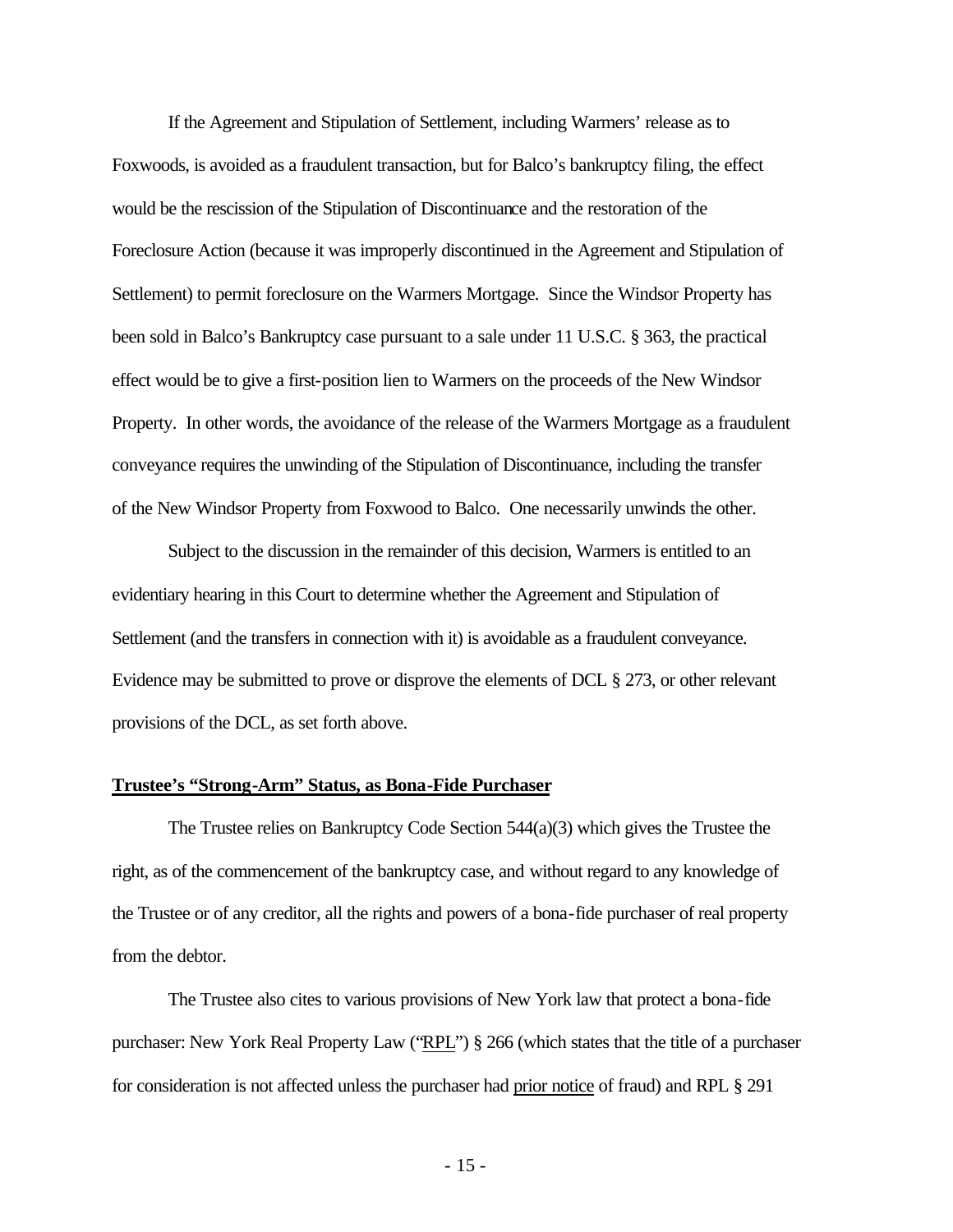(stating that a bona-fide purchaser of real property takes free of unrecorded interests) and New

York's Estates Powers and Trusts Law ("E.P.T.L.") § 7-3.2 (which states that an express,

implied or resulting trust not declared in the disposition from the trustee to purchaser for value

does not defeat the title of the purchaser or of a creditor who extended credit to trustee on

reliance upon trustee's apparent ownership of the property). <sup>4</sup>

In New York, a bona fide purchaser must have purchased the property in good faith without notice and for valuable consideration. Under New York law, such notice consists of actual notice and constructive notice of what may be revealed by (1) an examination of the record, (2) reasonable inquiry of those in actual possession, or (3) reasonable inquiry on the basis of all circumstances. Section 544(a) provides, however, that the trustee's or debtor-in-possession's actual knowledge is not a consideration, but the trustee or debtor-in-possession is subject to constructive notice.

*In re Mosello*, 193 B.R. 147, 151 (S.D.N.Y. 1996) (emphasis added) (citations and internal quotations

omitted).

Although Code  $\S$  544(a)(3) elevates a trustee to the status of a bona fide purchaser even if the debtor had actual knowledge of an adverse interest, it does not clothe a trustee with this protective mantle if there was no way, under the applicable state law, that anyone could attain the status of a bona fide purchaser. "Where there are matters of record giving constructive notice of a competing interest because, for example, of proper filing, a pending divorce proceeding, or an inquiry notice of a prior claim, the trustee is precluded from using the avoiding powers." 5 Collier on Bankruptcy ¶ 544.08, 544-7 (15th ed. 1997). Under Code § 544(a)(3), constructive notice is imputed to a hypothetical purchaser. *See e.g., McCannon v. Marston,* 679 F.2d 13, 16 (3rd Cir.1982); *In re Minton Group,* 27 B.R. 385, 388 (Bankr.S.D.N.Y.1983).

"As a hypothetical bona fide purchaser, the trustee under this subsection is deemed to have conducted a title search, paid value for the property and perfected its interest as a legal title holder as of the date of the commencement of the case. The trustee can exercise rights as a bona fide purchaser at the time of the commencement of the case regardless of actual knowledge. However, the trustee's right as a bona fide purchaser does not override state recording statutes and permit avoidance of any interest of which a trustee would have had

 $\frac{1}{4}$ E.P.T.L § 7-3.2 states: "An express trust not declared in the disposition to the trustee or an implied or resulting trust does not defeat the title of a purchaser from the trustee for value and without notice of the trust, or the rights of a creditor who extended credit to the trustee in reliance upon his apparent ownership of the trust property." The release of the Warmers Mortgage is neither a "transfer of title to a purchaser for value" or an extension of credit by Boehm as trustee of the Warmers Estate. HUB loaned money to Balco, not the Warmers Estate.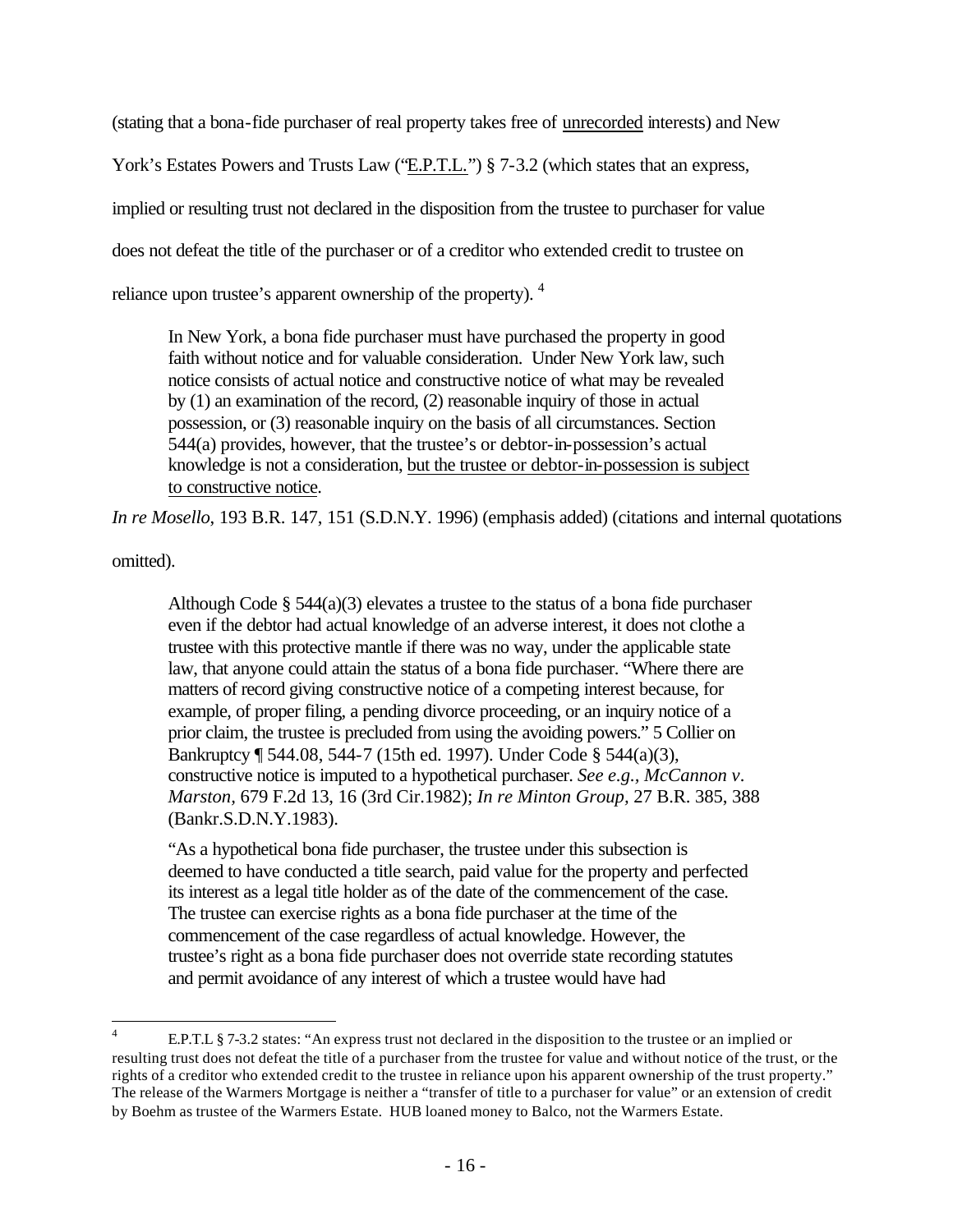constructive notice under state law. Thus, a trustee generally can avoid an unrecorded transfer of land, but not after having been put on constructive notice or inquiry of a prior claim." 5 Collier on Bankruptcy ¶ 544.08, 544-14 through 544-15 (15th ed.1997).

*In re Borison*, 226 B.R. 779, 787 (Bankr. S.D.N.Y. 1998). Thus, notwithstanding Section 544(a)(3), a Chapter 7 Trustee may be charged with constructive notice of matters of record, such as a properly recorded mortgage.

The Trustee claims that the records of the Orange County Clerk are devoid of any notice that the conveyance of the New Windsor Property from Foxwood to Balco was fraudulent. The Trustee may be correct.<sup>5</sup> However, Warmers claims that the Trustee cannot be considered a bona-fide purchaser since "the existence of record of the 1989 Warmers mortgage creates a duty of inquiry . . . and prevents the trustee from invoking the powers of a bona fide purchaser since the recorded instrument creates a potential cloud on title." Warmers' Memo of Law in Support of Motion for Summary Judgment, p. 18 (citations omitted). Warmers also argues that in New York there is a presumption that duly recorded mortgages remain viable and open.

As the parties agree in the Joint Stipulation: "no document, entitled 'Satisfaction of Mortgage' or similarly denominated, appears of record in the office of the Orange County Clerk with respect to the Warmers' Mortgage." As the Warmers Mortgage was not extinguished, the

 $\frac{1}{5}$ 

The Court notes that at least one New York court has held:

It is only if the facts within the knowledge of the purchaser are of such a nature, as, in reason, to put him upon inquiry, and to excite the suspicion of an ordinarily prudent person and he fails to make some investigation, [that] he will be chargeable with that knowledge which a reasonable inquiry, as suggested by the facts, would have revealed. In our view, a transfer without consideration, designated as a gift, from a mother to her daughters, is not one to excite the suspicion of an ordinarily prudent person. *Miner v. Edwards*, 221 A.D.2d 934, 935, 634 N.Y.S.2d 306 (N.Y. App. Div.  $4^{th}$  Dep't 1995) (citations and internal quotations omitted).

It is possible that the deed of the New Windsor Property from Foxwood to Balco for \$10,000, like the conveyance in *Miner v. Evans*, would not reasonably arouse the Trustee's suspicion. The Court makes no finding at this time and will consider further briefing on the issue. It is also possible that the facts in *Miner v. Evans* could be distinguished.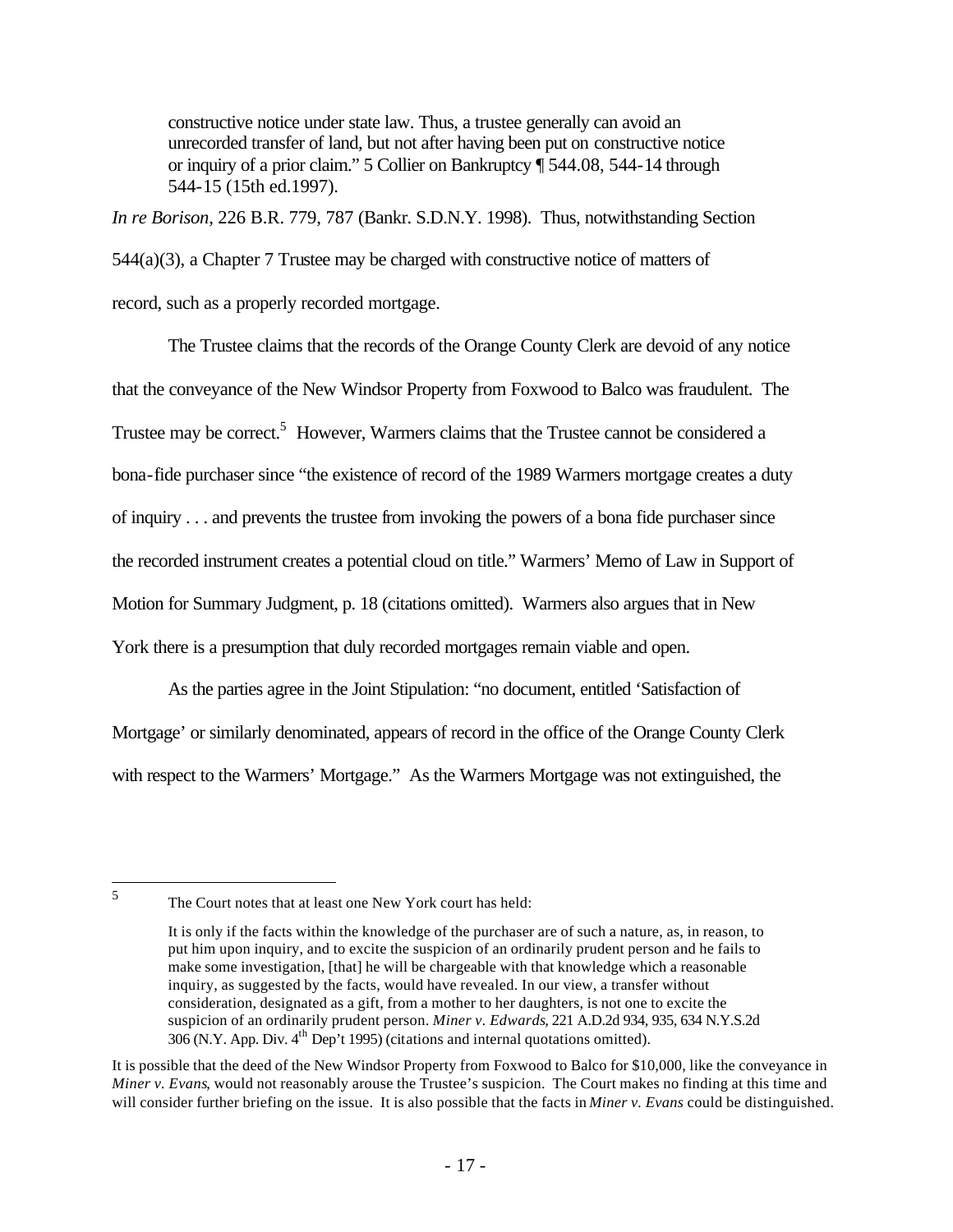Trustee had a duty<sup>6</sup> to investigate the status of the Warmers Mortgage. Reliance on the Stipulation of Discontinuance was not sufficient under New York law. New York's Real Property Actions and Procedures Law ("RPAPL") § 1921 sets forth the steps that must be followed by the mortgagor or "any other person interested in the mortgaged premises" in order to have the mortgage marked canceled and discharged of record where the mortgage has been satisfied. RPAPL § 1501(4) sets forth the process that must be followed to remove a mortgage of record where, as here, the parties have argued that the statute of limitations on a mortgage has run:

4. Where the period allowed by the applicable statute of limitation for the commencement of an action to foreclose a mortgage, or to enforce a vendor's lien, has expired, any person having an estate or interest in the real property subject to such encumbrance may maintain an action against any other person or persons, known or unknown, including one under disability as hereinafter specified, to secure the cancellation and discharge of record of such encumbrance, and to adjudge the estate or interest of the plaintiff in such real property to be free therefrom; provided, however, that no such action shall be maintainable in any case where the mortgagee, holder of the vendor's lien, or the successor of either of them shall be in possession of the affected real property at the time of the commencement of the action. In any action brought under this section it shall be immaterial whether the debt upon which the mortgage or lien was based has, or has not, been paid; and also whether the mortgage in question was, or was not, given to secure a part of the purchase price.

Thus, although potentially or even apparently expired or discharged, the Warmers Mortgage remained as a mortgage of record with the Orange County Clerk. As such, HUB and Trustee took their interests subject to any legal effect of the Warmers Mortgage. "A subsequent purchaser of real property having actual or constructive notice of the prior rights of another in the property is disqualified from obtaining the status of a bona fide purchaser." *Swope v. Washington Mutual Home Loans, Inc. (In re Johnston)*, 333 B.R. 724, 732-33 (Bankr. W.D. Pa. 2005).

 $\overline{a}$ 

<sup>6</sup> This statement does not suggest (and no party has alleged) that the Trustee has failed in any duty or committed any omission that waived bona-fide purchaser status. The court's reference to a duty to investigate is merely a way of describing the legal status of the defense of the estate, and a trustee's entitlement to raise the defense in order to avoid a lien.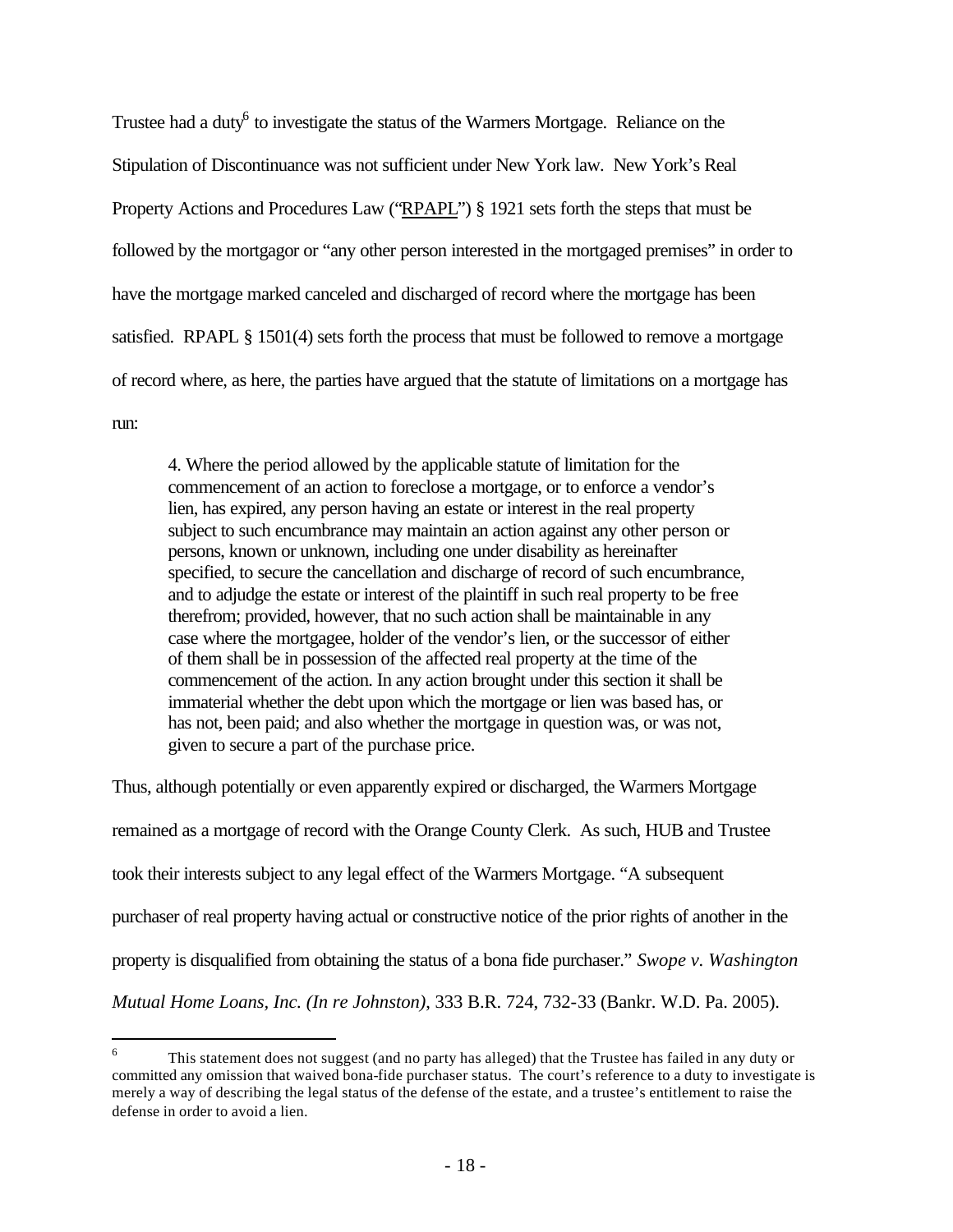Under the facts in *Johnston*, Bankruptcy Judge Bernard Markovitz held that even though the mortgage in that case was not enforceable, the mortgage could not be avoided on the basis of the trustee's status as a bona-fide purchaser under Section  $544(a)(3)$  because the Chapter 7 trustee had constructive notice of the mortgage.

This is not to say that evidence of a potential fraudulent conveyance would have been evident from an examination of the documents recorded with the Orange County Clerk. The Stipulation of Discontinuance is a one-page document signed by attorneys for Warmers and Foxwood wherein those parties agreed that the foreclosure action "be, and the same hereby is discontinued with prejudice and without costs, disbursements or attorneys fees." The terms of the Agreement and Stipulation of Settlement are not recited in the Stipulation of Discontinuance, and the Agreement and Stipulation of Settlement was not filed with the Orange County Clerk.

The evidence of a potential fraudulent conveyance is suggested by the Agreement and Stipulation of Settlement. It is the Agreement and Stipulation of Settlement that provided for execution of the Stipulation of Discontinuance that filed with the Orange County Clerk, as well as the Deed of the New Windsor Property from Foxwood to Balco. The Agreement and Stipulation of Settlement provides the following:

- That the parties to the stipulation have requested that Foxwood "tender a Quitclaim Deed to Balco Equities, Ltd. conveying any right, title and interest it may hold to the [New Windsor Property]" in consideration for payment of \$10,000 from Balco to Foxwood.
- The New Windsor Property was transferred and acquired "in an 'AS IS' condition and state and Balco Equities, Ltd. shall take title subject to any outstanding liens, taxes, assessments, encumbrances, easements, rights interest and/or mortgages of record, if any."
- Foxwood and Balco agreed not to report the transaction as a forgiveness of indebtedness to the Internal Revenue Service or New York State taxing authority.

The Agreement and Stipulation of Settlement was signed by Donald P. Boehm on behalf of the

"Estate of Fredric Warmers".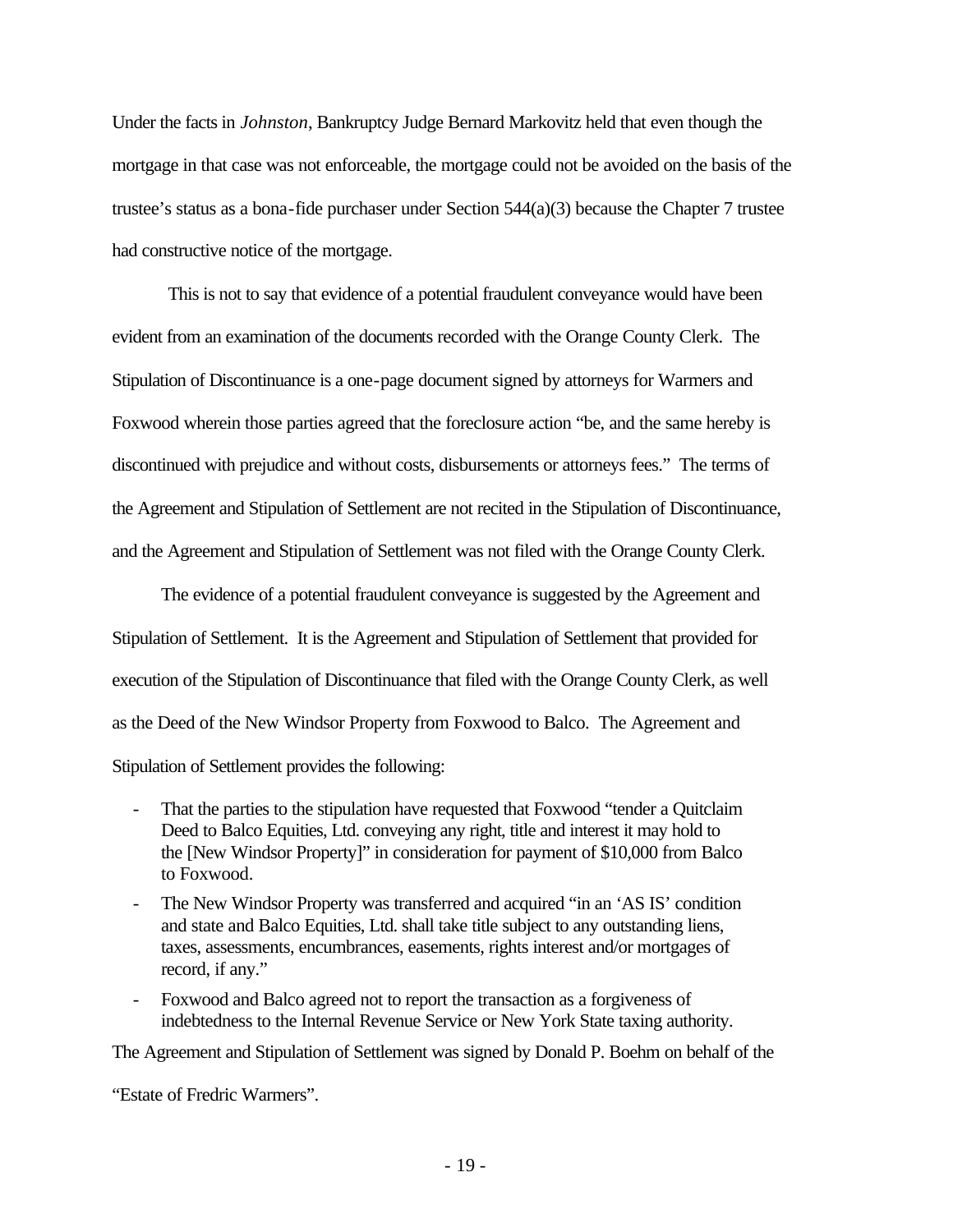The Agreement and Stipulation of Settlement was not recorded, and in reviewing the documents filed with the Orange County Clerk the Trustee would only would have seen (1) the Foreclosure Action and notice of pendency, (2) the Stipulation of Discontinuance and (3) the deed from Foxwood to Balco. But, as discussed above, the Trustee's duty to investigate whether the Warmers Mortgage remained enforceable would have inevitably lead to discovery of the Agreement and Stipulation of Settlement.

In *Fairmont Funding, Ltd. v. Stefansky*, 301 A.D.2d 562, 754 N.Y.S.2d 54 (N.Y. App. Div. 2d Dep't 2003), bona-fide purchaser status was denied as to an existing, recorded lien where the title searcher erroneously concluded that the previous mortgage has been consolidated and ultimately released. The puchaser was charged with constructive notice of the mortgage and was "chargeable with the duty to make further inquiry to determine whether the lien had been satisfied or released." *Id.* 301 A.D.2d at 564. The court in *Fairmont* noted: "The intended purchaser must be presumed to have investigated the title, and to have examined every deed or instrument properly recorded, and to have known every fact disclosed or to which an inquiry suggested by the record would have led." *Id.* (emphasis added).

In this case, because (as the parties have agreed) "no document, entitled 'Satisfaction of Mortgage' or similarly denominated, appears of record in the office of the Orange County Clerk with respect to the Warmers' Mortgage," the Trustee's duty to investigate the Warmers Mortgage beyond the records filed with the Orange County Clerk bars the use of the strong-arm powers in Section 544(a)(3) to obtain a superior position to the Warmers Mortgage. Under New York law, constructive knowledge consists of an examination of the record and "reasonable inquiry on the basis of all the circumstances." *In re Euro-Swiss Intern. Corp.*, 33 B.R. 872, 882 (Bankr. S.D.N.Y. 1983). The Warmers Mortgage was a mortgage of record, and this by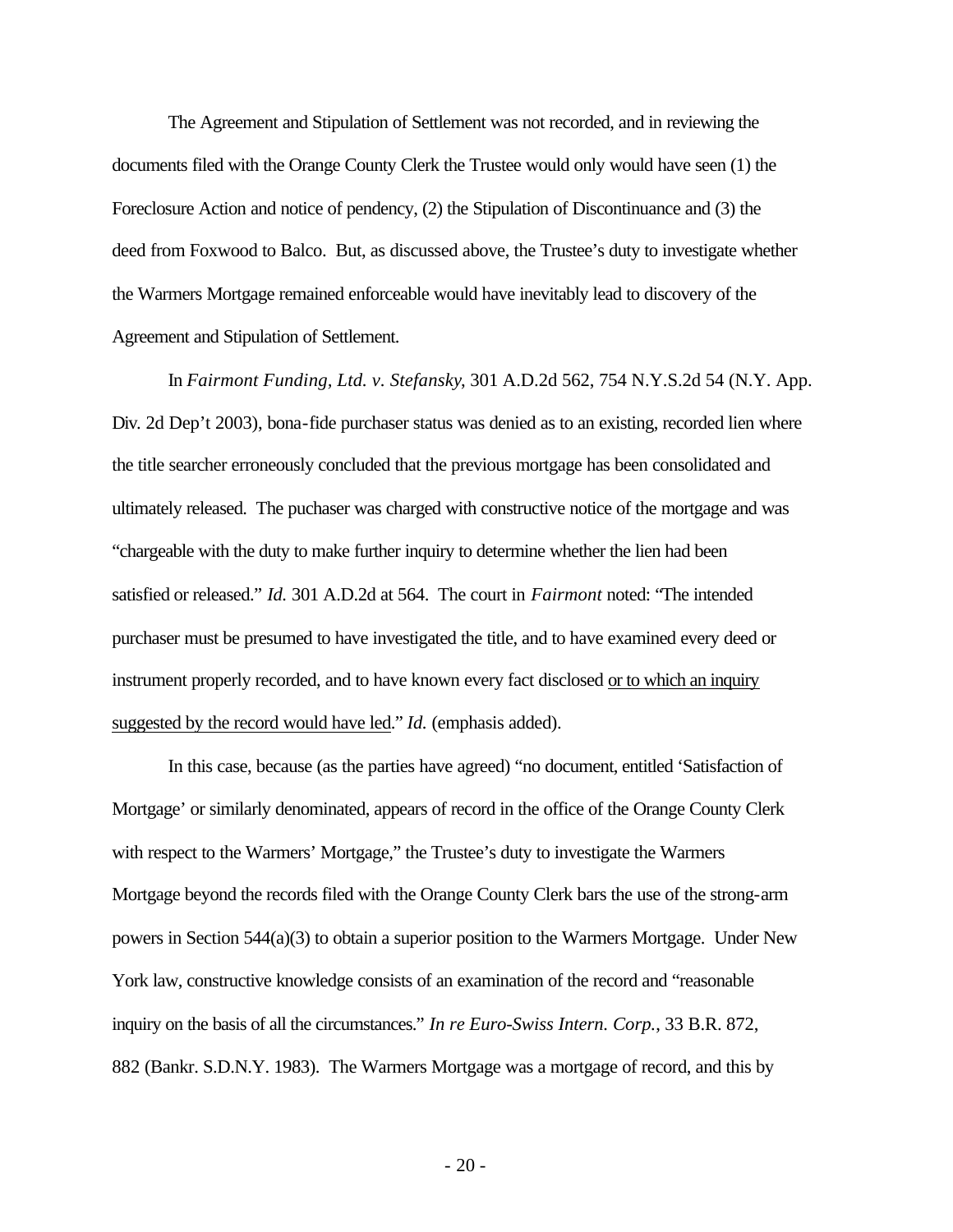itself defeated the Trustee's bona-fide purchaser status as to the Warmers Mortgage. Moreover, the Warmers Mortgage and other circumstances of record gave rise to the need for further investigation, and this may have lead to evidence of a potential fraudulent conveyance claim arising from the release of the Warmers Mortgage as part of the Agreement and Stipulation of Settlement.

#### **Hudson's Status as Bona Fide Purchaser**

The foregoing discussion regarding constructive notice applies equally to the Trustee and Hudson. Moreover, although the Trustee can rely on bona-fide purchaser status under Section 544, Hudson cannot.

As to Hudson, Warmers raises many additional issues that challenge Hudson's bona-fide status and offers extensive arguments concerning Hudson's alleged "failure to inquire into the true state of title, which is an inexcusable breach of its own routine, prudent lending practices." Warmers' "Memorandum of Law in Reply to HUB's Motion for Summary Judgment," p. 3. Warmers argues that Hudson would have seen the Warmers Mortgage on a formal title report, except that Hudson relied on a summary of the title report, in deviation from its standard practices. Hudson forcefully disputes Warmers' claims, and these issues must be resolved at trial, if that issue is reached. At trial the Court will probably focus on whether the release of the Warmers' Mortgage in the Agreement and Stipulation of Settlement is a fraudulent conveyance. If the Court finds in the affirmative, since the Court has already found that the Trustee and Hudson had constructive notice of the Warmers Mortgage, the dispute over whether Hudson failed to make proper inquires will be moot.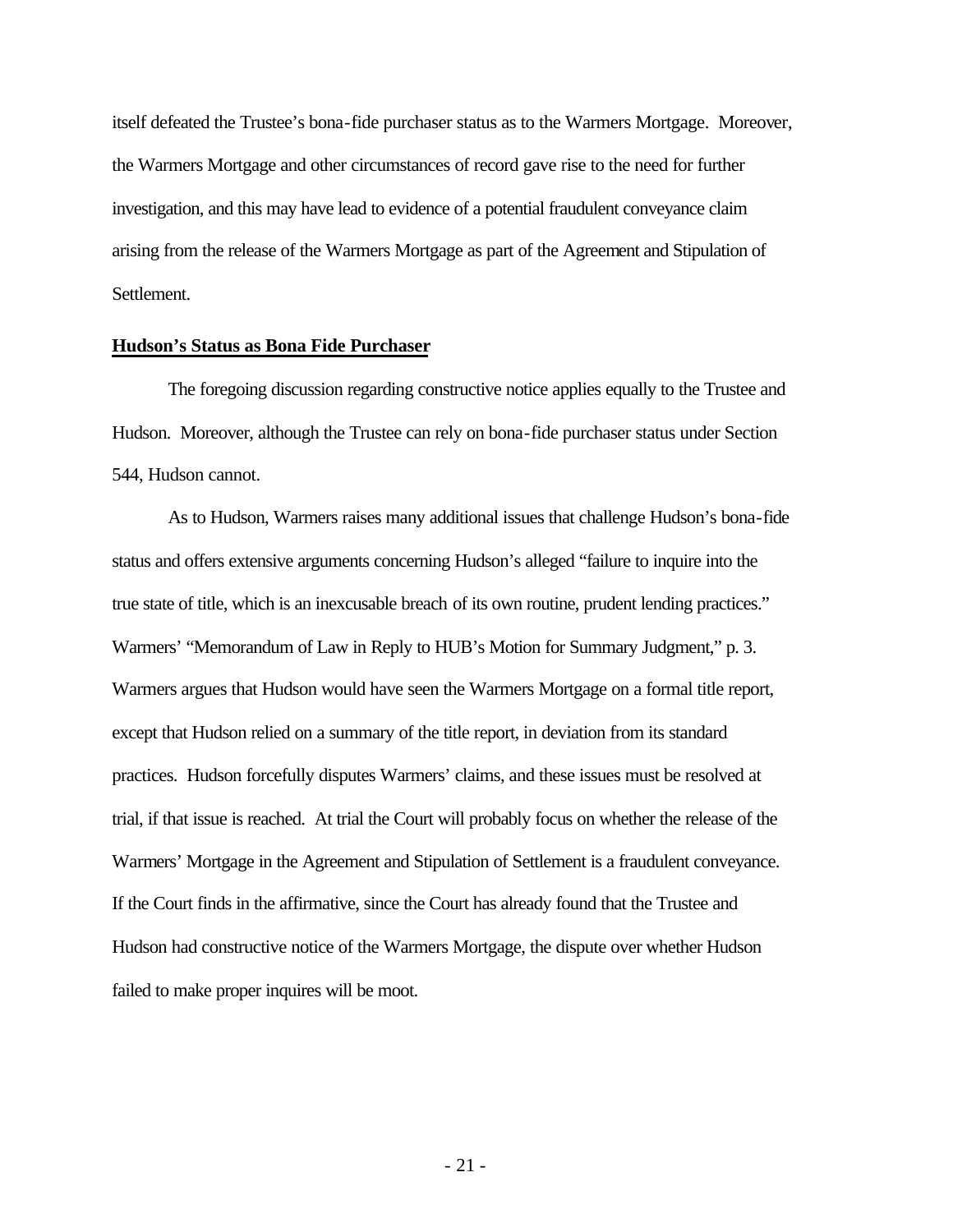#### **E. Constructive Trust Arguments**

Warmers argues that the New Windsor Property is not property of bankruptcy estate because a constructive trust should be imposed on the property. Warmers also reasons that Section 544(a)(3) would not allow the Trustee to avoid a constructive trust imposed on property, and that the property of a debtor's estate does not include property of others held in a constructive trust. Hudson and the Trustee argue against the imposition of a constructive trust.

Bankruptcy Code Section 541(d) states that property of the estate does not include: Property in which the debtor holds, as of the commencement of the case, only legal title and not an equitable interest, such as a mortgage secured by real property, or an interest in such a mortgage, sold by the debtor but as to which the debtor retains legal title to service or supervise the servicing of such mortgage or interest, becomes property of the estate under subsection (a)(1) or (2) of this section only to the extent of the debtor's legal title to such property, but not to the extent of any equitable interest in such property that the debtor does not hold.

In most cases, a constructive trust will not prevail over the Trustee's strong-arm powers under Section 544(a)(3) of the Bankruptcy Code. *See, e.g., In re Minton Group, Inc.* 28 B.R. 774, 788 (Bankr. S.D.N.Y. 1983) (Schwartzberg, J.) ("Even if the defendants were able to establish that under Connecticut law they held recognizable equitable interests, either by virtue of a resulting or a constructive trust, the trustee, nevertheless, possesses superior rights under Code § 544(a)(3) as a hypothetical bona fide purchaser of real property from the debtor at the time of the commencement of the case, whether or not such a purchaser exists."); *see also In re Stuckey*, 126 B.R. 697, 701 (Bankr. E.D. Va. 1990) (chapter 7 trustee holding status of bona-fide purchaser under Section  $544(a)(3)$  has standing to defeat a creditor's attempt to avoid a fraudulent conveyance). However, because the Court has ruled that the Trustee cannot rely on his strongarm powers at least to the extent of challenging the Warmers Mortgage, it is not clear that the Section 544(a)(3) powers can be utilized in this case to defeat a claim by Warmers for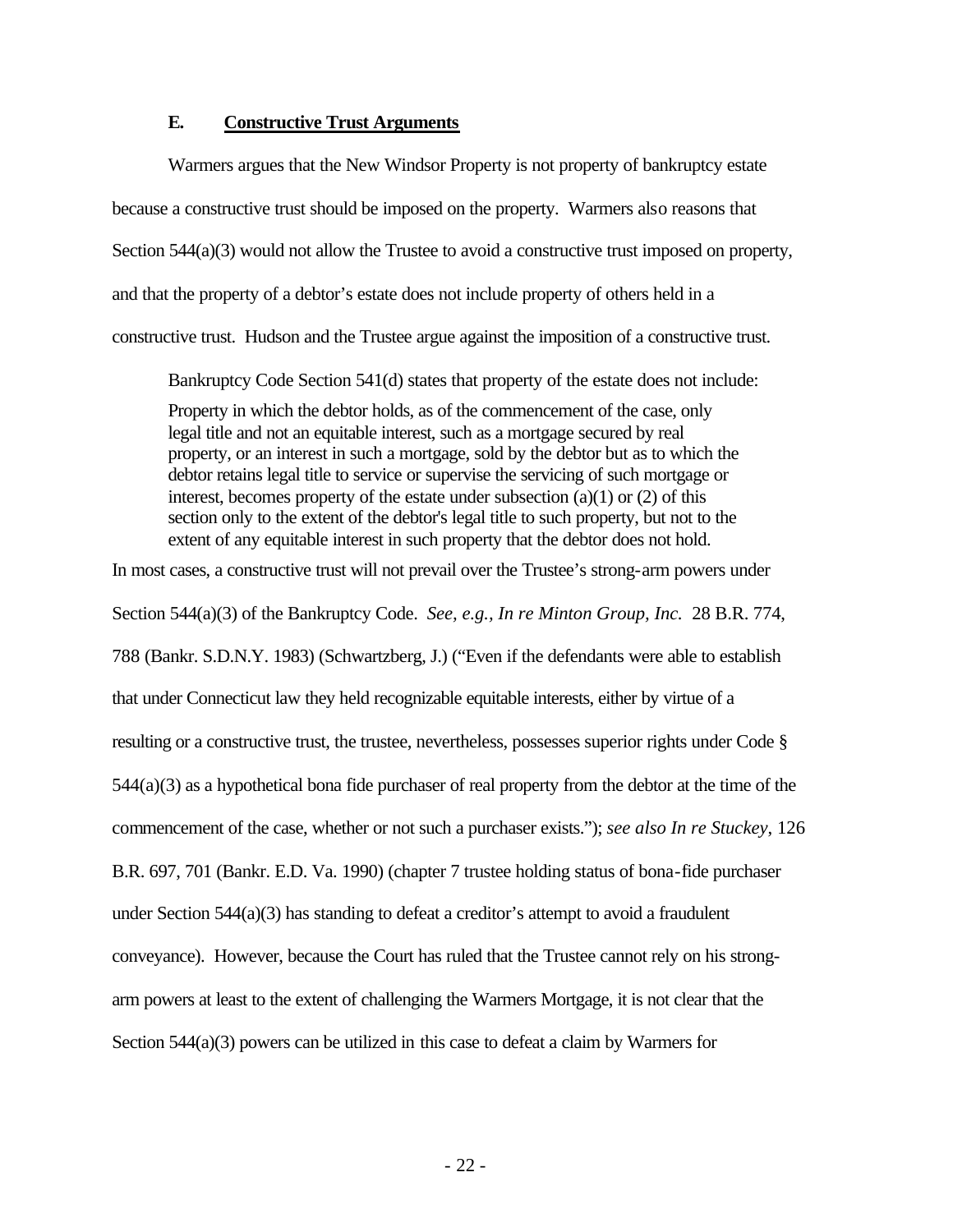constructive trust. Based on the Court's other rulings in this decision, the constructive trust issue is not reached at this time, and summary judgment is not appropriate.

#### **F. Laches and Other Equitable Arguments**

Both Hudson and the Trustee argue that even if the facts in this case supported a constructive trust, the equitable doctrine of laches would bar imposition of a constructive trust. The Trustee alleges that Warmers suspected Boehm's fraud as early as 2000, and there was time to act before conveyance of the New Windsor Property to Hudson and the bankruptcy filing of Balco. Thus, Hudson and the Trustee argue, the imposition of a constructive trust, which is an equitable remedy, would be inequitable to other, innocent creditors of the debtor. The laches arguments asserted by Hudson and the Trustee are offered as a defense to Warmers' claim for a constructive trust. Because the Court does not now reach Warmers' constructive trust claim, it also does not consider any defenses to it that might be asserted.

#### **CONCLUSION / PROCEDURE AT TRIAL**

In the Court's view, it will be most efficient to bifurcate the trial. The Court has noted in this decision some evidence of a potential fraudulent conveyance action is suggested by the Agreement and Stipulation of Settlement. This is not a conclusion that the Court is prepared to make until after the submission of evidence at trial. If the Court rules in Warmers' favor on the fraudulent conveyance issue, Warmers' constructive trust claim, and the defenses raised by the Trustee and Hudson to that claim, would be moot.

If the Court does not find in favor of Warmers on the fraudulent conveyance issue, evidence of a constructive trust will become relevant, necessitating a second trial stage. During the second stage of trial, the Court would hear evidence on Warmers' constructive trust claim,